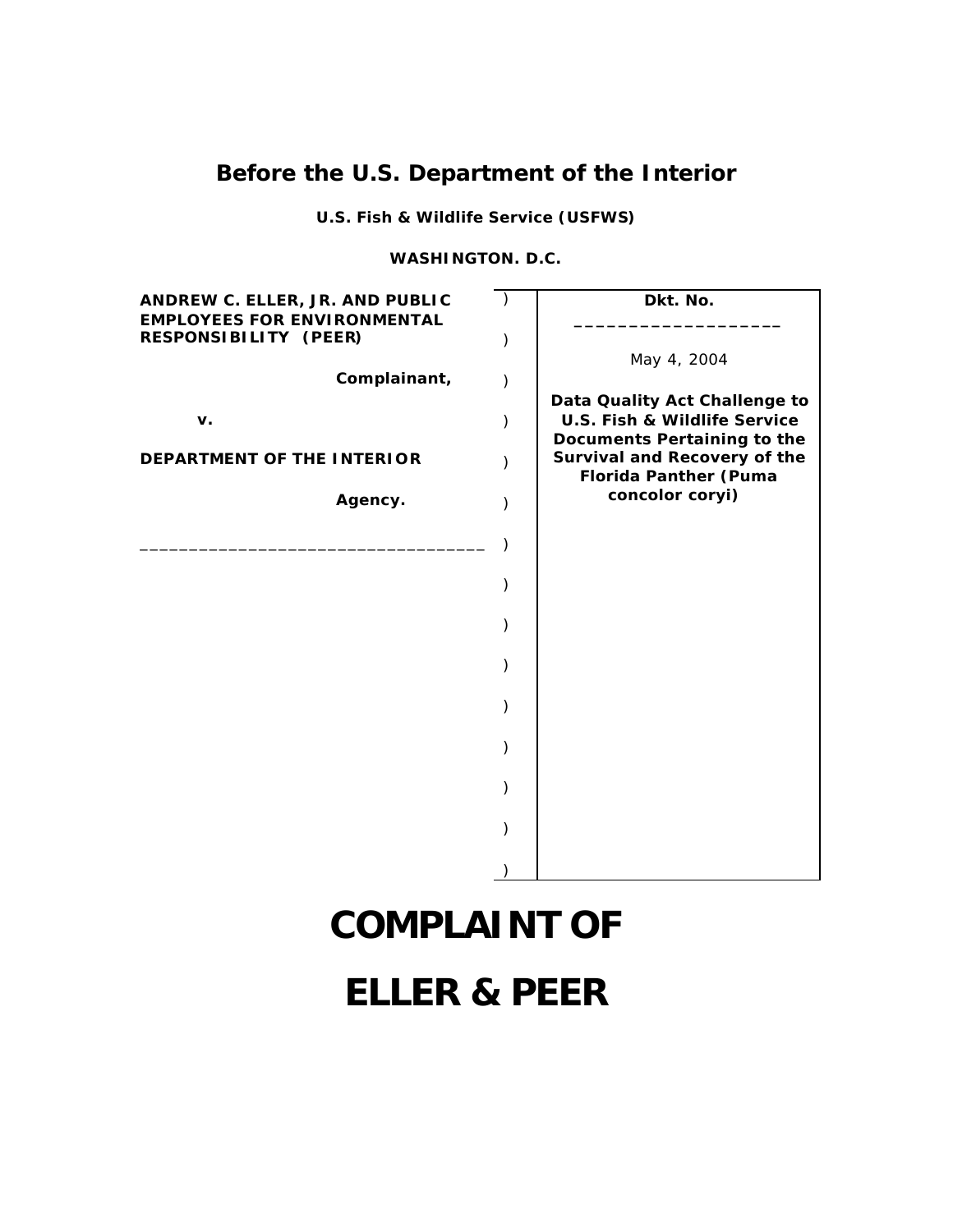# **PURSUANT TO THE DATA QUALITY ACT OF 2000**

*To: Correspondence Control Unit*

*Attention: Information Quality Complaint Processing U.S. Fish and Wildlife Servic e 1849 C Street, NW Mail Stop 3238-MIB Washington, DC 20240*

Pursuant to Section (b) 2 (B), Data Quality Act of 2000 and Part IV, U.S. Fish and Wildlife Service Information Quality Guidelines, Andrew C. Eller, Jr. and Public Employees for Environmental Responsibility (PEER) hereby challenges data manipulation and conclusions drawn therefrom by the U.S. Fish & Wildlife Service (USFWS), as detailed infra.

Andrew C. Eller, Jr. has been an employee with the USFWS for 17 years. He has spent over half of his career, about ten years, working in the Florida panther recovery program and on panther-related issues. He served in 1991 as a member of a multi-agency Florida panther habitat preservation working group that included the Florida Fish and Wildlife Conservation Commission (FWC), the Florida Department of Environmental Protection, and the National Park Service. He then served as the Assistant Panther Coordinator from 1993 through 1998. He was co-chair of the MERIT Panther Subteam during its formative early meetings. Between 1998 and 2003 he was employed by the USFWS to write panther-related biological opinions for Endangered Species Act (ESA) section 7 consultations on federal actions in southwest Florida.

Public Employees for Environmental Responsibility (PEER) is a non-profit organized in the District of Columbia to hold government agencies accountable for enforcing environmental laws, maintaining scientific integrity, and upholding professional ethics in the workplace. PEER has thousands of employee and citizen members nationwide, including employees both within USFWS and in other public agencies whose work with the Florida panther is encumbered. PEER also represents a number of public employees who contend that the studies cited in this complaint are a work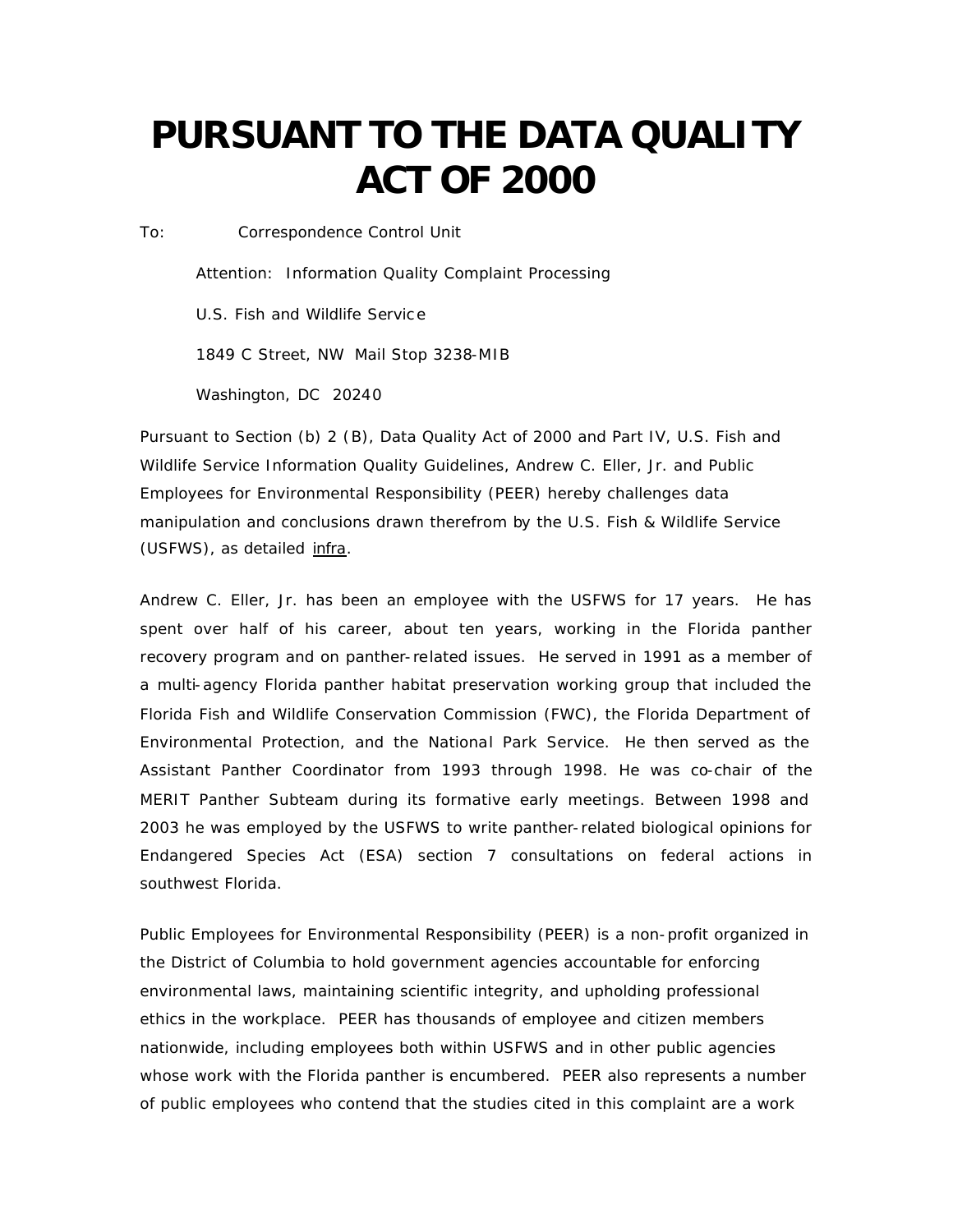of intellectual dishonesty, formulated as a result of political pressure demeaning all biologists working in public service. In addition, PEER members include citizens who have dedicated their careers to ensuring the recovery of the Florida panther.

Panther literature considered "best available science" by the USFWS contains unsupported assumptions, uses inappropriate analytical methods, and selectively uses data to support conclusions. Errors in key papers authored by Dr. David Maehr and colleagues have been documented in peer-reviewed papers (Comiskey et al. 2002, 2004), field reports (McBride 2000, 2001b, 2002), court declarations (McBride 2001a, Comiskey 2001), and in an investigative literature review by an independent Scientific Review Team (Beier et al. 2003) convened jointly by the USFWS and the FWC; yet these errors have not been corrected and are still used and disseminated by the USFWS.

All USFWS documents have failed to adequately define panther habitat. Certain documents cite Maehr et al. (1991) and Maehr and Cox (1995) uncritically and make unqualified references to panther "habitat" or to habitat "use," "preference," "tolerance," or "avoidance" where these terms are derived from daytime frequency-of-use rankings, thereby endorsing Maehr's claim that dayuse land covers represent 24-hour habitat use.

The unsound science used and disseminated by the USFWS has compromised panther recovery policy, population management, and section 7 consultations during the past decade. Interrelated errors in concepts and findings are found throughout most panther recovery documents. The cumulative effect of errors in these documents has been to misrepresent panther/habitat associations, minimize assessments of the impacts of land use changes to panthers, and obscure population viability issues. The prevalence of these errors handicaps the agency's ability to ensure the survival and recovery of the panther. The panther monitoring project authorized by the USFWS has failed to identify or correct these errors and has instead contributed to them

USFWS documents covered by this complaint include the Multi-Species Recovery Plan (MSRP), the Draft Landscape Conservation Strategy (Conservation Strategy), and several biological opinions. Related documents used and disseminated by the Corps of Engineers (Corps) that exhibit the same pattern of errors include the Southwest Florida Environmental Impact Statement and the Panther Key and Rationale.

The Data Quality Act (DQA), Pub. L. 106-554 § 515 (Dec. 21, 2000), directs federal agencies to establish guidelines to ensure the "quality, objectivity, and integrity of information disseminated by federal agencies." DQA, Section a. The U.S. Department of Interior guidelines for implementing the Office of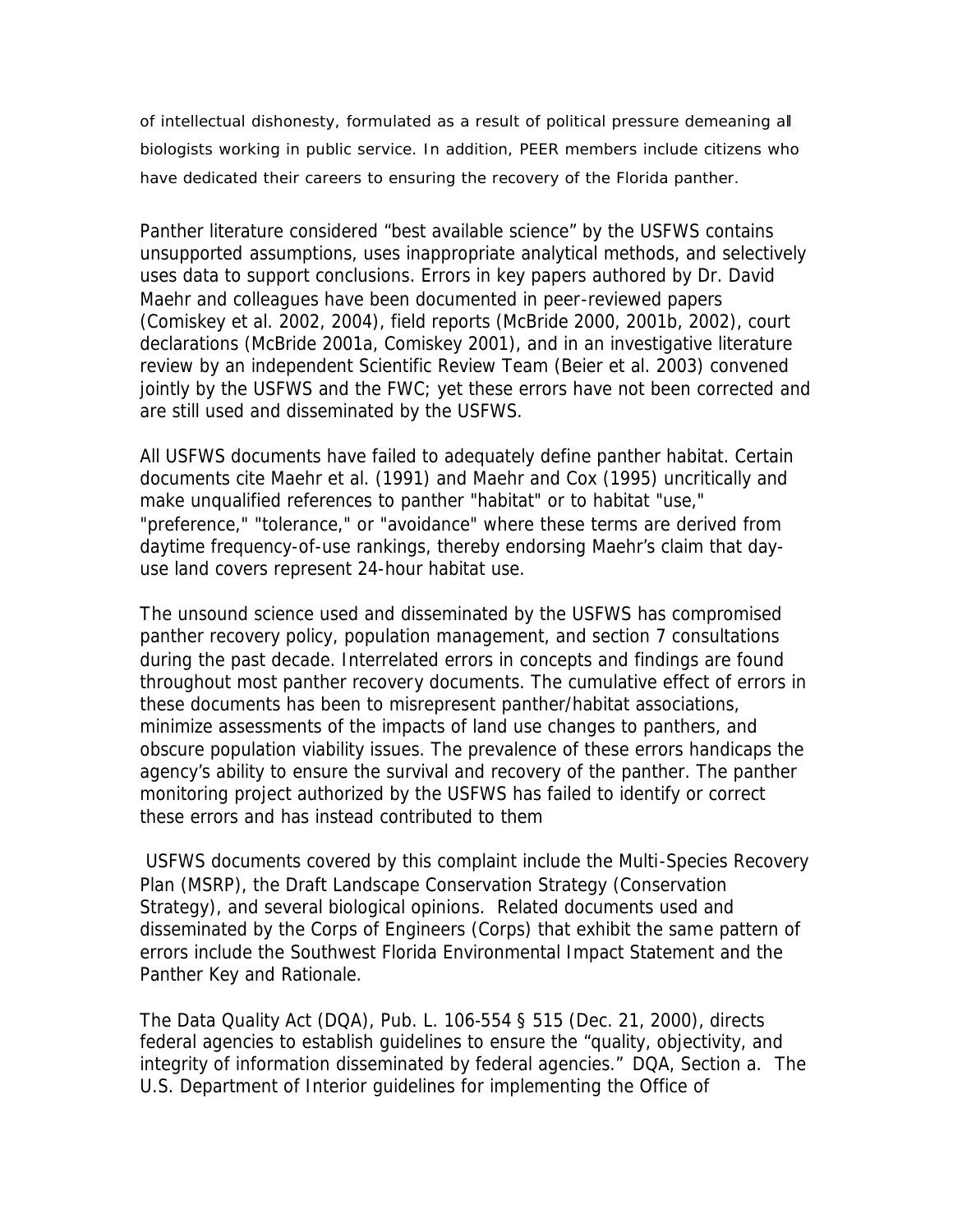Management and Budget's rules enabling the Data Quality Act require that Interior agencies use the "best available science," rely on "peer-reviewed studies," and utilize "data collected by standard and accepted methods" 67 FR 8452, 8452-54 (Feb. 22, 2002). See also U.S. Fish and Wildlife Service Information Guidelines, Part III.

As detailed below, information upon which USFWS recovery planning documents and biological opinions are based fails to meet standards mandated in the DQA.

## **Summary of Relevant Law**

The Data Quality Act of 2000 provides,

- a. In General -- The Director of the Office of Management and Budget shall, by not later than September 30, 2001, and with public and Federal agency involvement, issue quidelines under sections  $3504(d)(1)$  and  $3516$  of title 44, United States Code, that provide policy and procedural guidance to Federal agencies for ensuring and maximizing the quality, objectivity, utility, and integrity of information (including statistical information) disseminated by Federal agencies in fulfillment of the purposes and provisions of chapter 35 of title 44, United States Code, commonly referred to as the Paperwork Reduction Act.
	- b. Content of Guidelines. The guidelines under subsection (a) shall –
- 1. apply to the sharing by Federal agencies of, and access to, information disseminated by Federal agencies; and
- 2. require that each Federal agency to which the guidelines apply –
- A. issue guidelines ensuring and maximizing the quality, objectivity, utility and integrity of information (including statistical information) disseminated by the agency, by not later than 1 year after the date of issuance of the guidelines under subsection (a);
- B. establish administrative mechanisms allowing affected persons to seek and obtain correction of information maintained and disseminated by the agency that does not comply with the guidelines issued under subsection (a); and
- C. report periodically to the Director –

 i. the number and nature of complaints received by the agency regarding the accuracy of information disseminated by the agency; and

ii. how such complaints were handled by the agency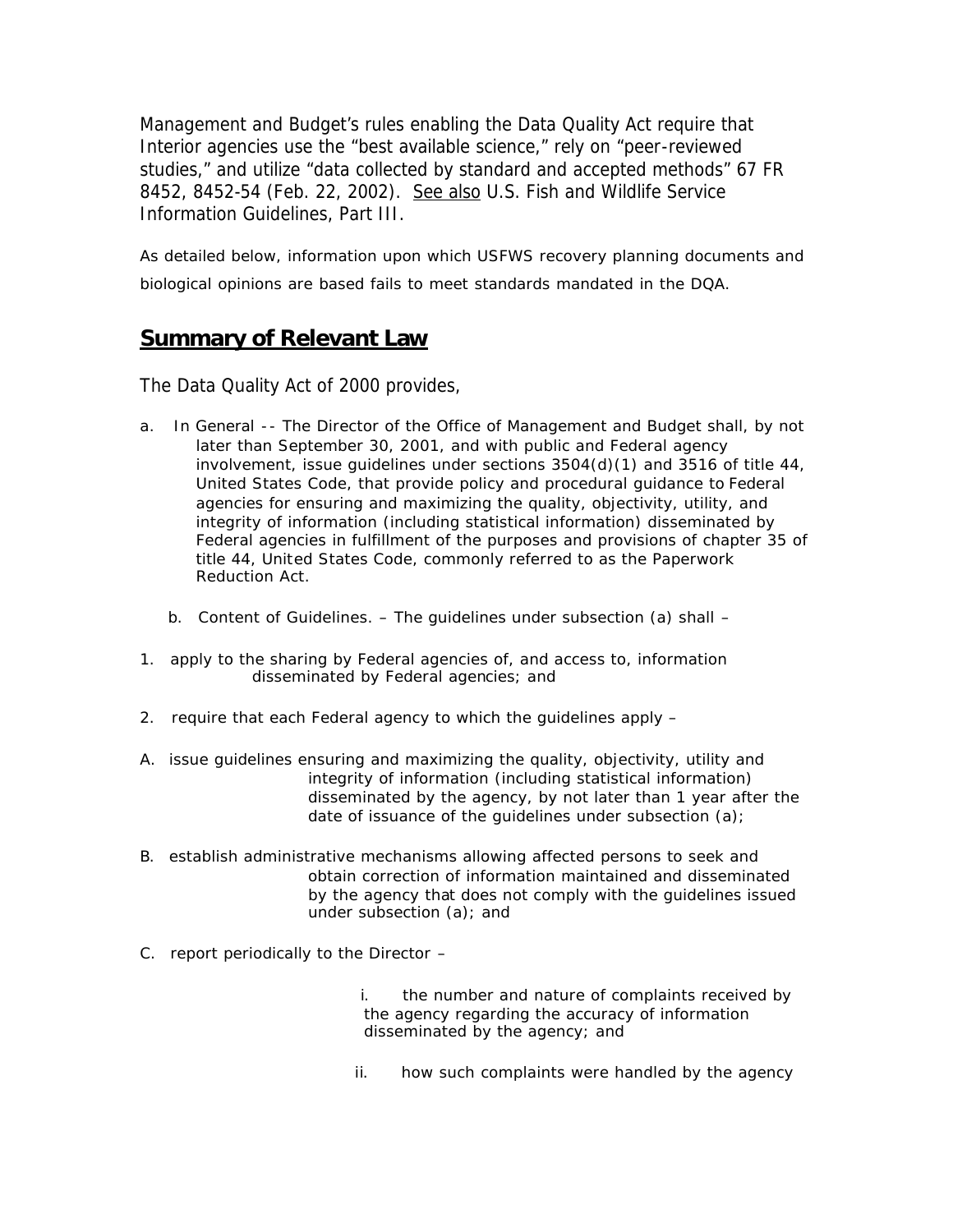*See* Treasury and General Government Appropriation Act for Fiscal Year 2001, Pub. L. No. 106-554, § 515 Appendix C, 114 Stat. 2763A-153 (2000).

The U.S. Office of Management and Budget ("OMB") published the Guidelines for Ensuring and Maximizing the Quality, Objectivity, Utility, and Integrity of Information Disseminated by Federal Agencies (Guidelines)(Feb. 22, 2002), which requires the U.S. Fish and Wildlife Service to have had, in place, by October 1, 2002, regulations to implement the Data Quality Act of 2002 ("DQA"). See Guidelines for Ensuring and Maximizing the Quality, Objectivity, Utility, and Integrity of Information Disseminated by Federal Agencies; Republication, 67 F.R. 8452, 8452 (Feb. 22, 2002). The U.S. Fish and Wildlife Service enacted such enabling rules, which are located at http://irm.USFWS.gov/infoguidelines/USFWS%20Information%20Quality%20Gui delines.pdf. The Data Quality Act of 2000 requires that information be "developed from

reliable methods and data sources" and that agencies ensure the "quality,"

"integrity" and "objectivity" of data in public policy. The examples described

below demonstrate an urgent need to correct misinformation in the Florida panther administrative record.

The documents that guide or implement Florida panther recovery actions, cited herein, fail to adhere to these guidelines and are therefore in violation of the DQA.

## **Argument**

The requests for correction fall into two categories: (1) panther/habitat associations and (2) estimates of demographic parameters used in viability analyses.

## **(1.) Errors associated with the definition of panther "habitat"**

A. Day Counted as Night

## **STATEMENT OF ERROR:**

The inter-related habitat studies of Maehr et al. (1991) and Maehr (1992) have defined "occupied and potential habitat" as "those areas preferred or tolerated by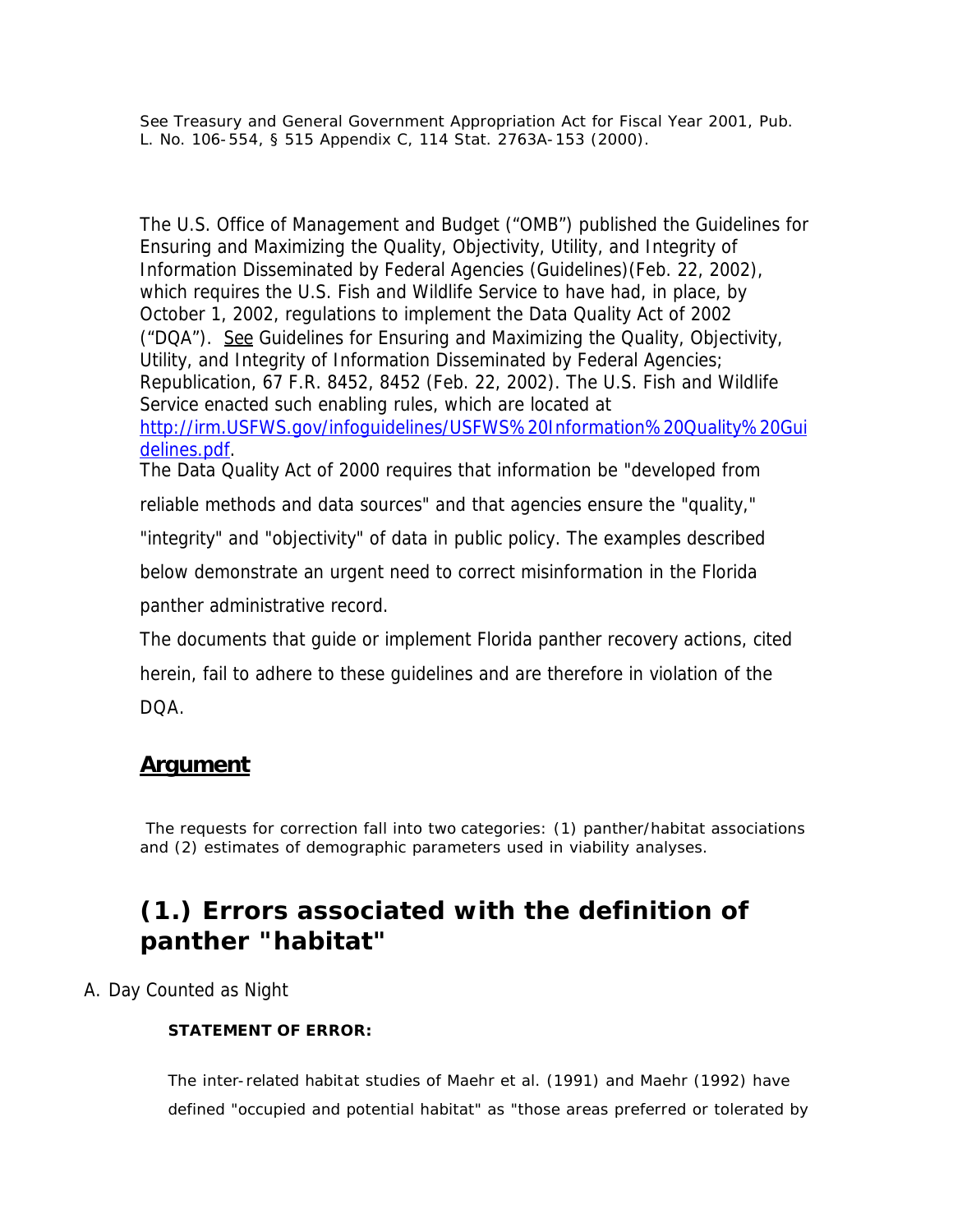panthers" based on daytime -use habitat rankings. This definition underlies the key habitat selection study Maehr and Cox (1995) that extrapolates daytime use to 24-hour use.

#### **WHY IT IS WRONG:**

This definition is inadequate because it relies on the invalid assumption that all panther activity is restricted to day-use habitats.

Panther habitat, properly defined, should encompass the ecosystem elements that support the full life-cycle needs of the species. No evidence suggests that nighttime activities are restricted to land covers associated with daytime telemetry or that "preferred" habitat should be limited to day-use forest patches. Daytime cover, often associated with forest patches, is necessary but not sufficient to support the panther. A wide range of habitats are used during times of peak activity.

Telemetry locations for radio-collared panthers have been recorded three times per week during daylight hours since 1981. Panthers are most active at dusk and dawn and are typically at or near their daytime resting sites when telemetry data are collected. During limited 24-hour monitoring of panthers in the late 1980s, measurable shifts in location were rarely seen during the day, while nighttime travel distances of 20 km were not unusual (Maehr et al. 1990). The unreferenced claim in Maehr (1997a) that night-time habitat use does not differ from daytime use is countered by the only credible source for this information (McBride 2002, see also Comiskey et al. 2004:55).

Evidence indicates that Florida panthers, like similar *Puma concolor* subspecies elsewhere, use a broad spectrum of habitats at night. Researchers agree that sampling daylight habitat associations of a nocturnal species results in a biased representation of habitat use (Aebischer and Robertson 1992, Aebischer et al. 1993, Beyer and Haufler 1994, RIC 1998, Rettie and McLaughlin 1999, White and Garrott 1990).

Nonetheless, Maehr and Cox (1995) ranked vegetative land cover types as "preferred," "tolerated" or "avoided" based on their daytime frequency-of-use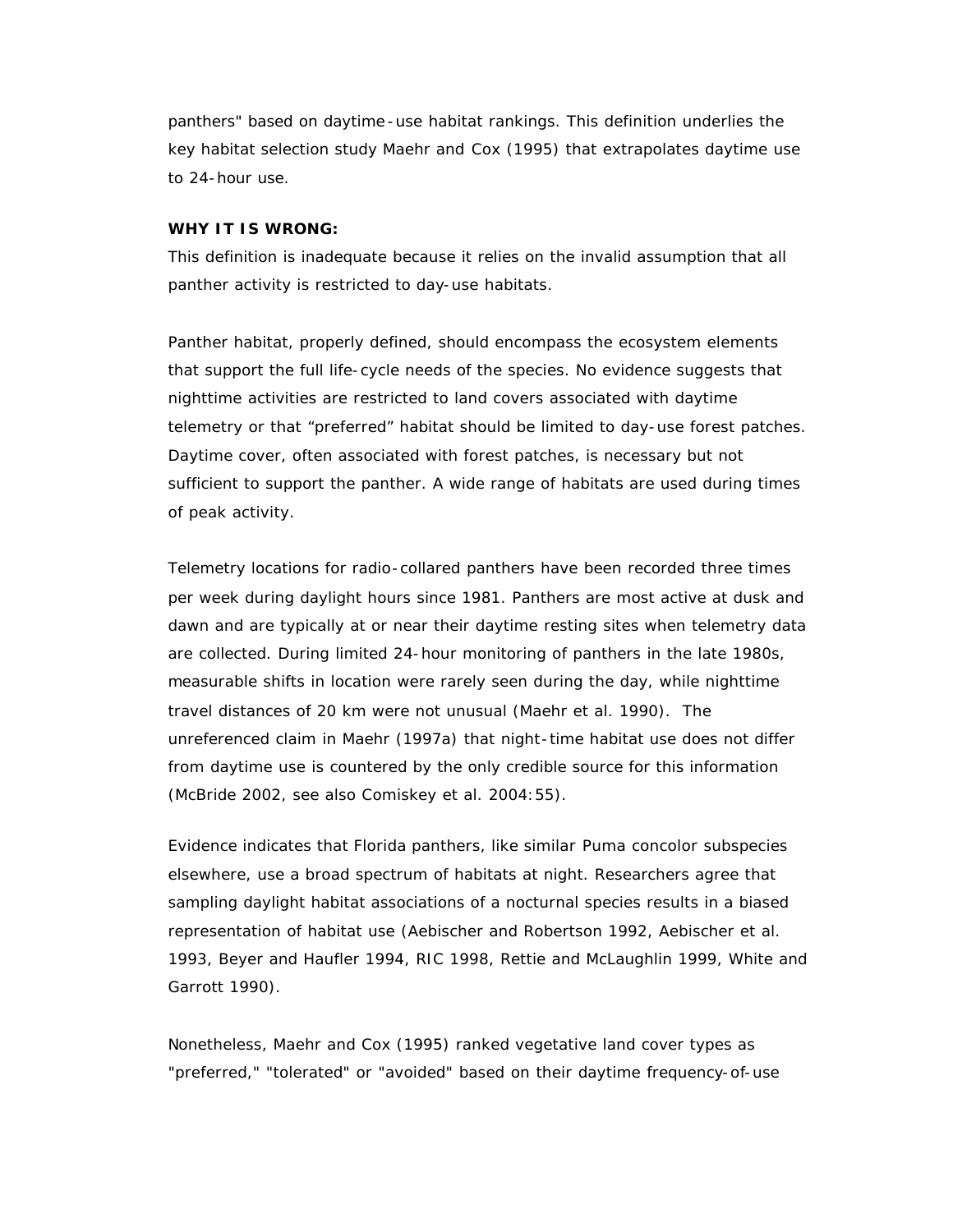versus availability in the landscape, without addressing the known activity bias of these telemetry data toward resting cover.

Maehr and Cox (1995) forms the foundation of the Panther Habitat Evaluation Model (PHEM) (Maehr and Deason 2002), which limits impact assessment to dayuse habitats. In both studies, the authors avoid the question of habitat use during unmonitored peak activity times by omitting any mention that data were collected during the daytime when animals are typically at rest. Peer-reviewers may therefore have mistakenly assumed that all activities were monitored, since results were extrapolated to 24-hour habitat use.

#### **CONSERVATION IMPLICATIONS:**

Such a narrow definition of panther habitat does not support protection of spatial extent of home ranges (living space) or of contiguous zones of habitat needed for panther life cycle requirements. Protecting isolated components of a home range does not ensure that the breeding, feeding and sheltering needs of the panther will be met in the restructured post-impact environment. Preservation of spatial extent of home ranges and land covers used during nighttime activities is also important. Loss of these components of habitat, and of connectivity between components, impacts panthers and requires compensation just as would loss of day-use habitats.

Unqualified reference to day-use sites as "preferred habitats," while excluding other habitats used during a panther's active hours inappropriately characterizes panther habitat use in a way that underestimates the impacts of land use. Consequently, permit applicants may assert that no compensation should be assessed for habitats misleadingly described as "avoided." Even in the context of day-use sites, the term "avoided" is incorrect, since daytime use of these sites has been documented by telemetry. A more accurate characterization would be "used less frequently than other land covers during daytime hours."

Disturbance of land covers used less frequently than others can nonetheless impact panthers. These land covers are also important and even infrequent use of disturbed areas could expose panthers to hazards. Prudence dictates that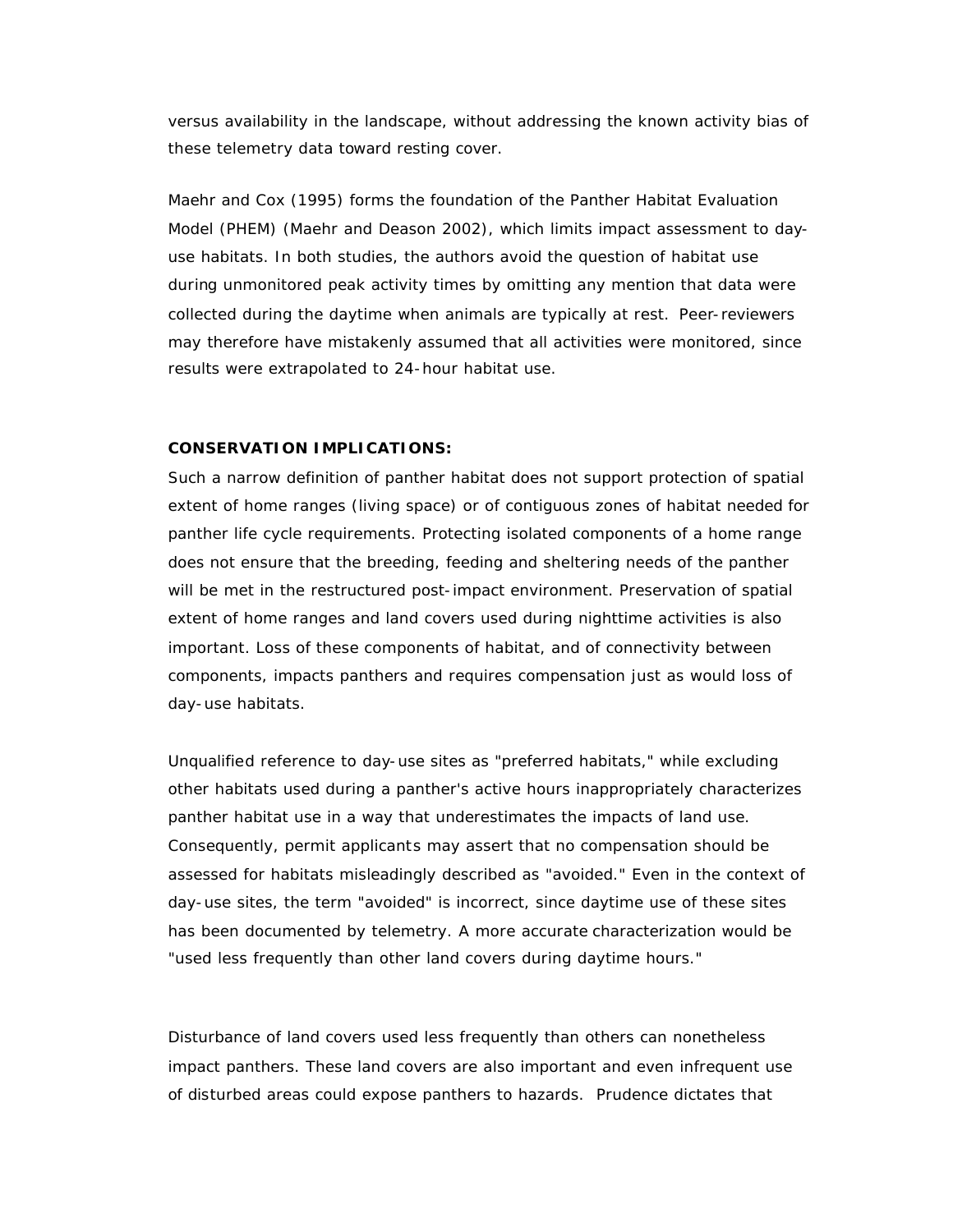impacts to the integrity of the home range, prey resources, and connectivity within and between breeding units be considered in ESA section 7 consultations.

All USFWS documents that ma ke unqualified references to panther "habitat" or to habitat "use," "preference," "tolerance," or "avoidance," where these terms are derived from daytime frequency-of-use rankings, make the implicit assumption that day-use land covers are representative of 24-hour habitat use. Key recovery planning documents such as the MSRP, Conservation Strategy and most biological opinions have failed to adequately describe panther habitat.

The USFWS (2002a) is circulating a Conservation Strategy that fails to incorporate a meaningful definition of habitat that encompasses the life cycle requirements of the panther, in effect defaulting to Maehr's narrow and inaccurate definition.

Despite acknowledging the limitations of daytime telemetry, the Conservation Strategy makes numerous such references to "habitat" and "habitat use" that imply that land covers not associated with daytime telemetry are not occupied or potential panther habitat. The Strategy describes a model that uses land covers associated with daytime telemetry to identify "habitat," implying that land covers not associated with daytime telemetry are not habitat (Subsection "Potential Habitat Model" in Chapter 3: "Potential Habitat and Landscape Connection Models" USFWS 2002a:38).

In biological opinions, USFWS has in effect accepted Maehr's definition of habitat by considering only those land use changes that occur in forested habitats as having potential impacts to panthers.

The USFWS (2002b) acknowledged in the Florida Rock Biological Opinion (Opinion) that Maehr's concept of "preferred" and "avoided" habitats is flawed because daytime telemetry does not describe 24-hr habitat use. However, the Opinion continued to use the terms "preferred" and avoided" habitat uncritically elsewhere in the document. Furthermore, the USFWS accepted the applicant's impact assessment for "forest only," although this assessment is based solely on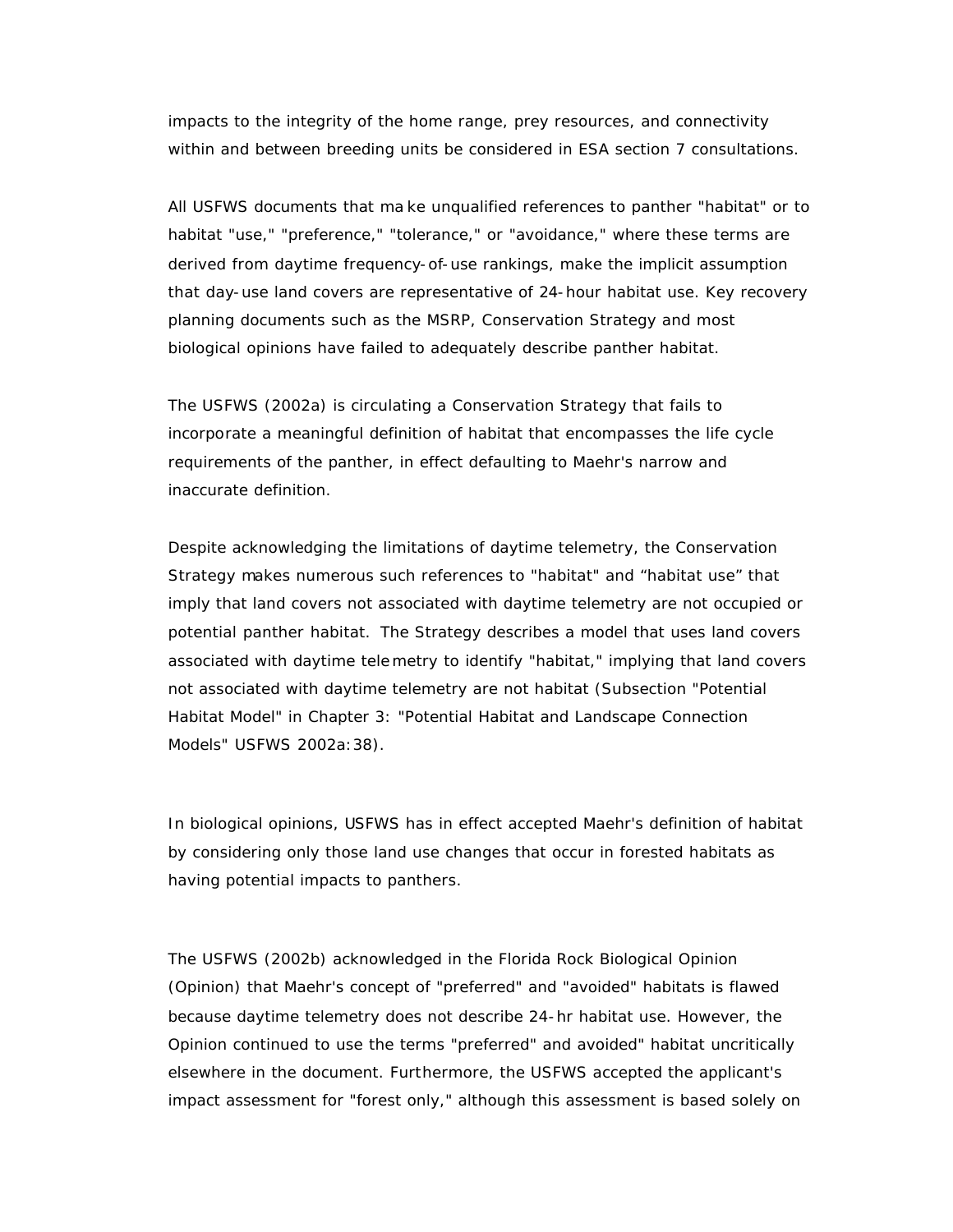daytime preferences. No explanation is provided for excluding non-forest land covers from impact assessment.

Continued use of the terms "preferred" and "avoided" based on association of land covers with daytime telemetry locations, after the methodology to derive them has been discredited (Beier et al. 2003, Comiskey et al. 2002), is indefensible.

## **B. Fatal Data Limitations**

## **STATEMENT OF ERROR:**

Unacknowledged data omissions, inappropriate methods, failure to compensate for spatial error, and conclusions that fail to acknowledge data limitations contribute to a biased view of panther/habitat associations in Maehr and Cox (1995) and papers that rely on its findings.

## **WHY IT IS WRONG:**

Forty percent of telemetry data were omitted, excluding areas with small, scattered forest patches, although the authors stated that all data were used. The telemetry data points selected for inclusion were pooled and analyzed as if the panther population were making habitat selections as a single unit. These errors biased results toward a strong preference for large forest patches.

Spatial errors of accuracy and precision were not compensated for in the pointto-pixel association of telemetry locations with land cover pixels in Maehr and Cox (1995). Proximity of most daytime telemetry locations to forest patches (described as 90 meters by Maehr and Cox) was interpreted in Maehr and Deason (2002) as the distance panthers are likely to move from forest.

## **CONSERVATION IMPLICATIONS:**

The findings of Maehr and Cox (1995) were incorporated into the Panther Habitat Evaluation Model (PHEM) developed by Maehr for the Daniel's Parkway Extension project (Lee County 1999) and published by Maehr and Deason (2002).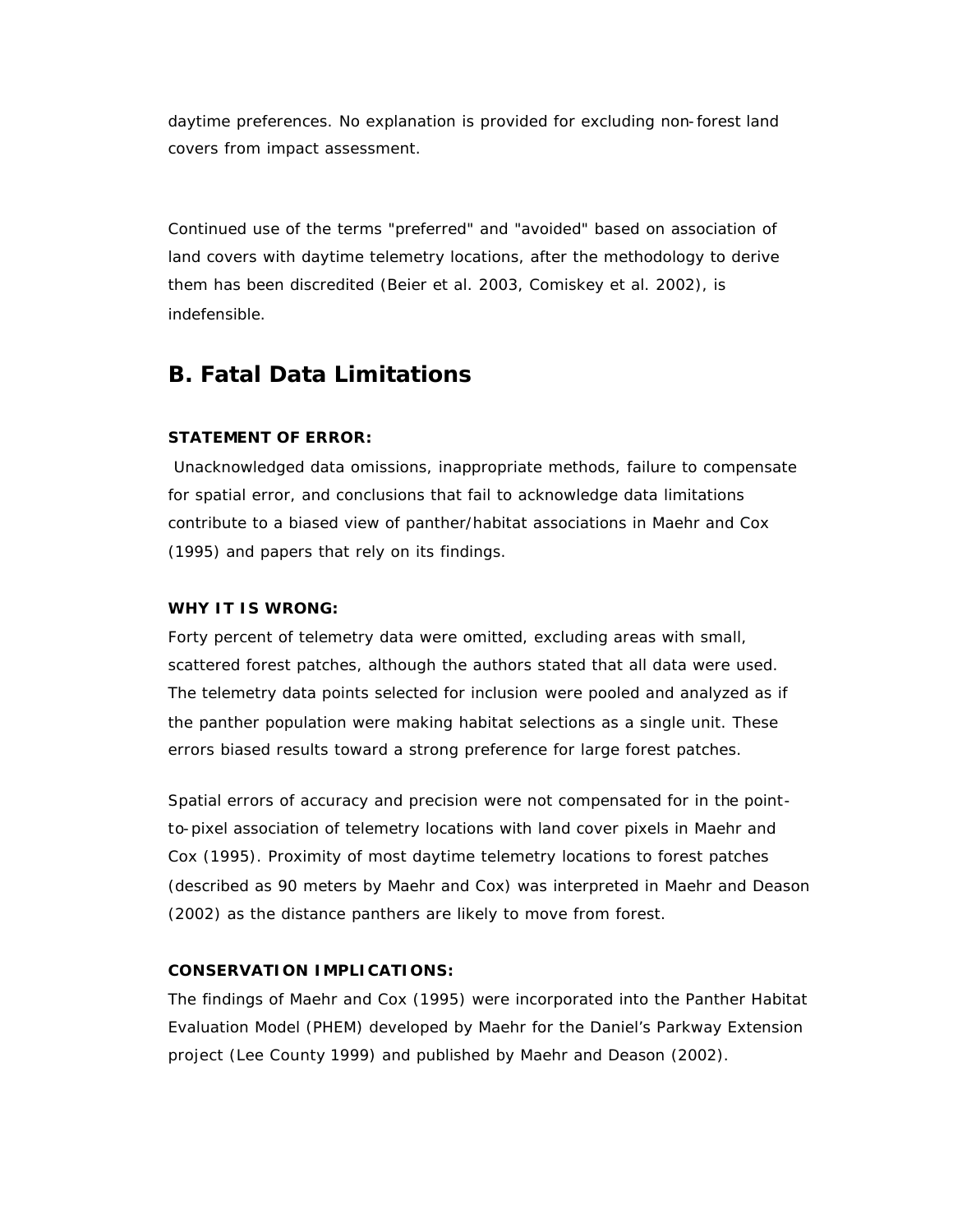Comiskey et al. (2004) discuss the conservation implications of applying habitat evaluation methods that embody the errors identified in Maehr and Cox (1995), concluding that a flawed analysis led to a flawed concept of panther habitat.

After eliminating non-forest from consideration, PHEM compares forest patches on a project site to an arbitrary standard of "ideal" habitat and applies evaluation rules that reduce compensation based on this comparison. The conclusion that panthers prefer large forest patches resulted in a rule that reduces compensation for forest patches smaller than 600 ha. The conclusion that most daytime telemetry locations are within 90 meters of forest resulted in a rule that limits compensation for forest patches that are located more than 90 meters from other patches.

Errors in Maehr and Cox (1995) and Maehr and Deason (2002) are reflected in the conclusions of biological opinions in which day-use habitat rankings are used to assess impacts. The Conservation Strategy cites Maehr and Cox (1995) uncritically in many places, and uses a similar technique of pooling data over the population, treating location points rather than the individual panther as the sampling unit (Beier et al. 2003).

The PHEM 90-meter rule is referenced in the Conservation Strategy in a section that proposes to determine the distance panthers are found from forest by computing the proximity of daytime telemetry to forest (USFWS 2002a:37). The USFWS included this methodology and rationale in the Conservation Strategy despite strong objections from science advisers on the Panther Subteam, convened by USFWS to aid in designing the Strategy. Subteam members regarded this material as misinformation that perpetuates inaccurate characterizations of panther movement and habitat use.

Comparison of the south Florida landscape, where panthers are found, to an arbitrary ideal standard that is not well represented on the landscape would result in assessing a large proportion of occupied habitat as unsuitable for panthers. Large-scale application of a methodology that excludes non-forested land covers and systematically reduces the value assigned to forested land covers would not conserve sufficient habitat to sustain the population.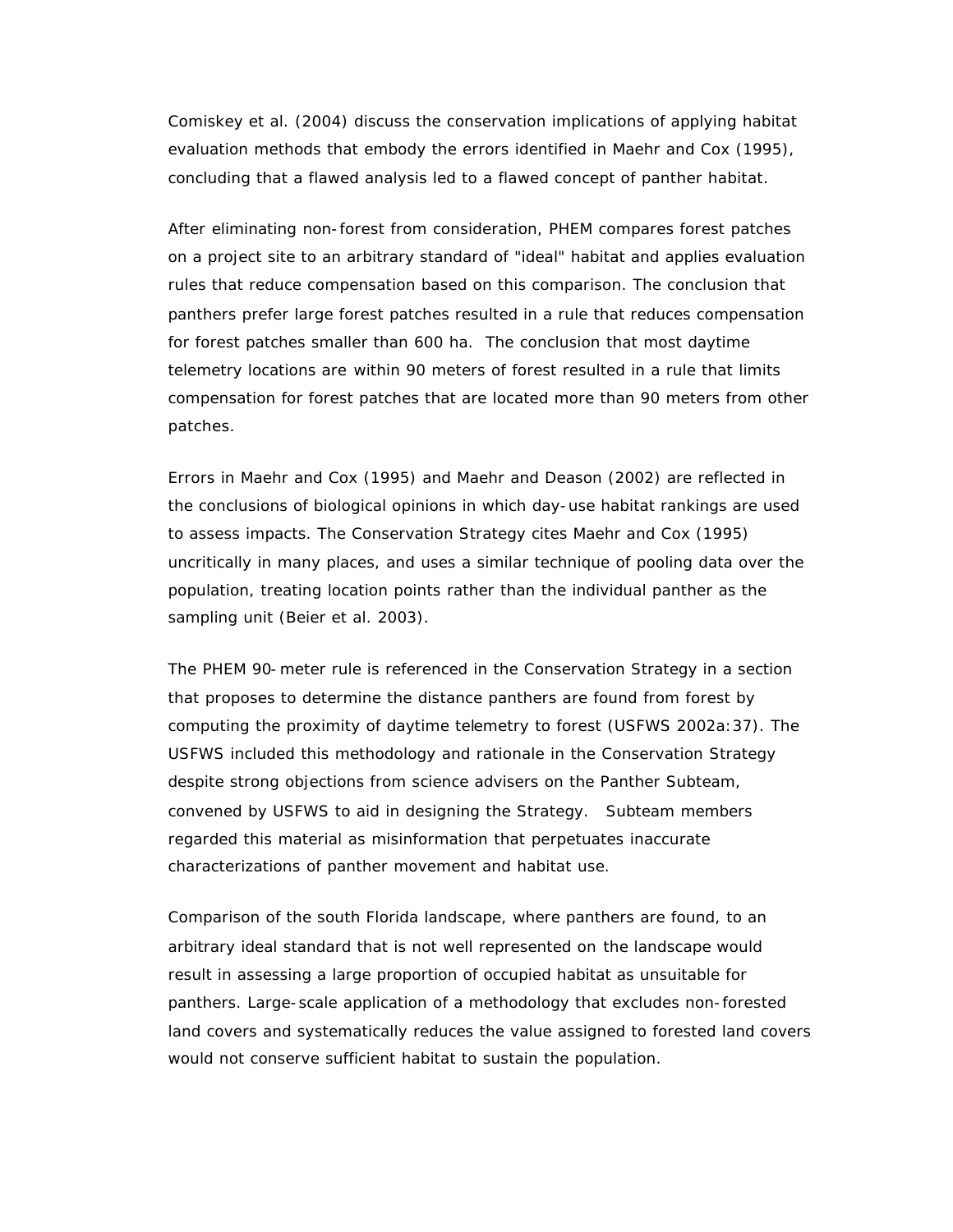# **A. Demographic Parameters for the Pre-introgression Panther Population**

## **STATEMENT OF ERROR:**

Estimates for pre-introgression population size  $(N=60)$  and rates of reproduction (100%) and kitten survival (80%), presented in the Maehr et al. (1999) population viability analysis and published in Maehr et al. (2002), are much higher than estimates used in earlier simulations (Ellis et al. 1999). These higher estimates are not supported by monitoring data and misrepresent the status of the panther population before genetic restoration (Beier et al. 2003; Comiskey 2001; Comiskey et al. 2004; McBride 2001a, 2002).

#### **WHY IT IS WRONG:**

The estimated population size of 60-70 panthers presented in Maehr et al. (1999, 2002) (of which 30 were assumed to be breeding females) was based on unwarranted extrapolation from an area of known panther occupation to an area in which there was no sign of occupation (Beier et al. 2003:46). McBride (2002) stated that the pre-introgression population probably comprised fewer than 30 individuals, a substantial number of which were non-breeding. The estimate of an 80% preintrogression kitten survival rate in Maehr et al. (1999, 2002) was based on an indefensible estimate in Maehr and Caddick (1995) that was unsupported by data (Beier et al. 2003:47, 49, 143-144). Tables in annual panther monitoring reports (e.g. Shindle et al. 2003:80-83) document many failed Florida panther litters and Maehr (1997b) stated that 4 of 15 monitored Florida females failed to reproduce and that only 11% of kittens survived to maturity.

## **CONSERVATION IMPLICATIONS:**

The Maehr et al. (1999, 2002) PVA simulations incorporated unrealistically high estimates of pre-introgression demographic health and reproductive success to support the view that inbreeding was not a problem for panthers and that genetic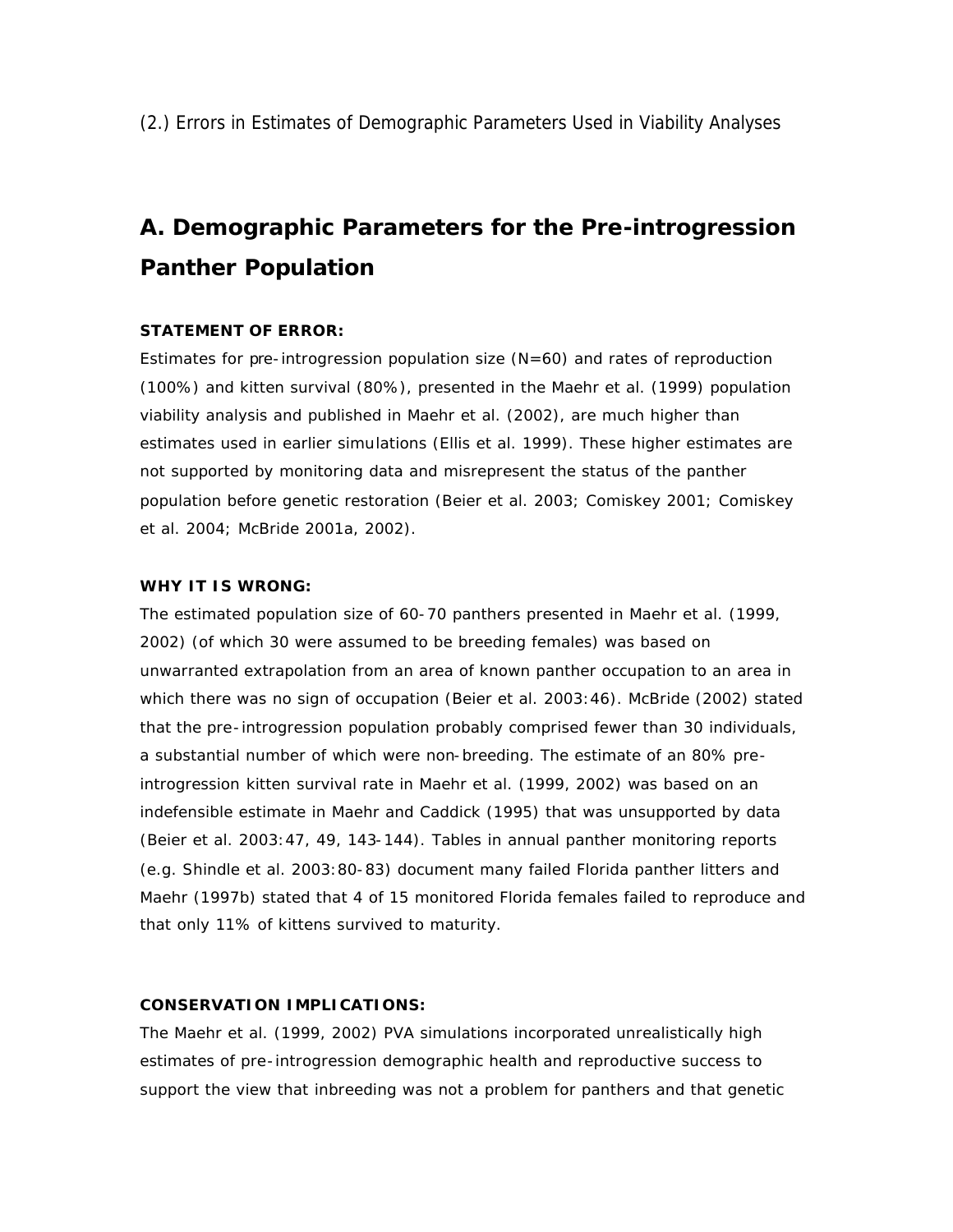restoration was unnecessary. Mischaracterization of the pre-introgression population makes resolution of issues related to population viability, genetic restoration, habitat suitability and carrying capacity more difficult. When the pre-introgression population is inaccurately characterized as having 30 regularly breeding females and 80% kitten survival, it belies the fact that population size and survival rates have doubled or tripled in the post-introgression population (McBride 2002, 2003; Comiskey et al. 2004).

Underestimation of the differences between Florida and introgressed kitten survival (and of pre- vs. post-introgression population size) prevents an accurate assessment of the effects of inbreeding on small populations of a wide-ranging mammal and of the recovery potential for various metapopulation structures, obscuring the benefits of subspecies introgression for the panther and other endangered species.

The USFWS issues monitoring permits to the FWC to gather information, including radio telemetry data, to guide the planning and implementation of recovery activities. These data are gathered at some risk to panthers and at public expense. Misrepresentation of these data to thwart rather than further panther recovery is an urgent matter that merits timely attention to repair the damage done, locate the breakdown in the flow of information from monitoring to published literature to policy, and provide safeguards to prevent a recurrence of the problem.

The Conservation Strategy references the Maehr et al. (2002) PVA uncritically in a number of places. This information should be removed or accompanied by a description of its limitations and inaccuracies.

## **B. Breeding Adults Versus Known Population Size**

#### **STATEMENT OF ERROR:**

It is erroneous and misleading to compare the known population of panthers, which includes non-breeding adult and sub-adult panthers, with target population sizes that stipulate breeding adult panthers (effective population size).

#### **WHY IT IS WRONG:**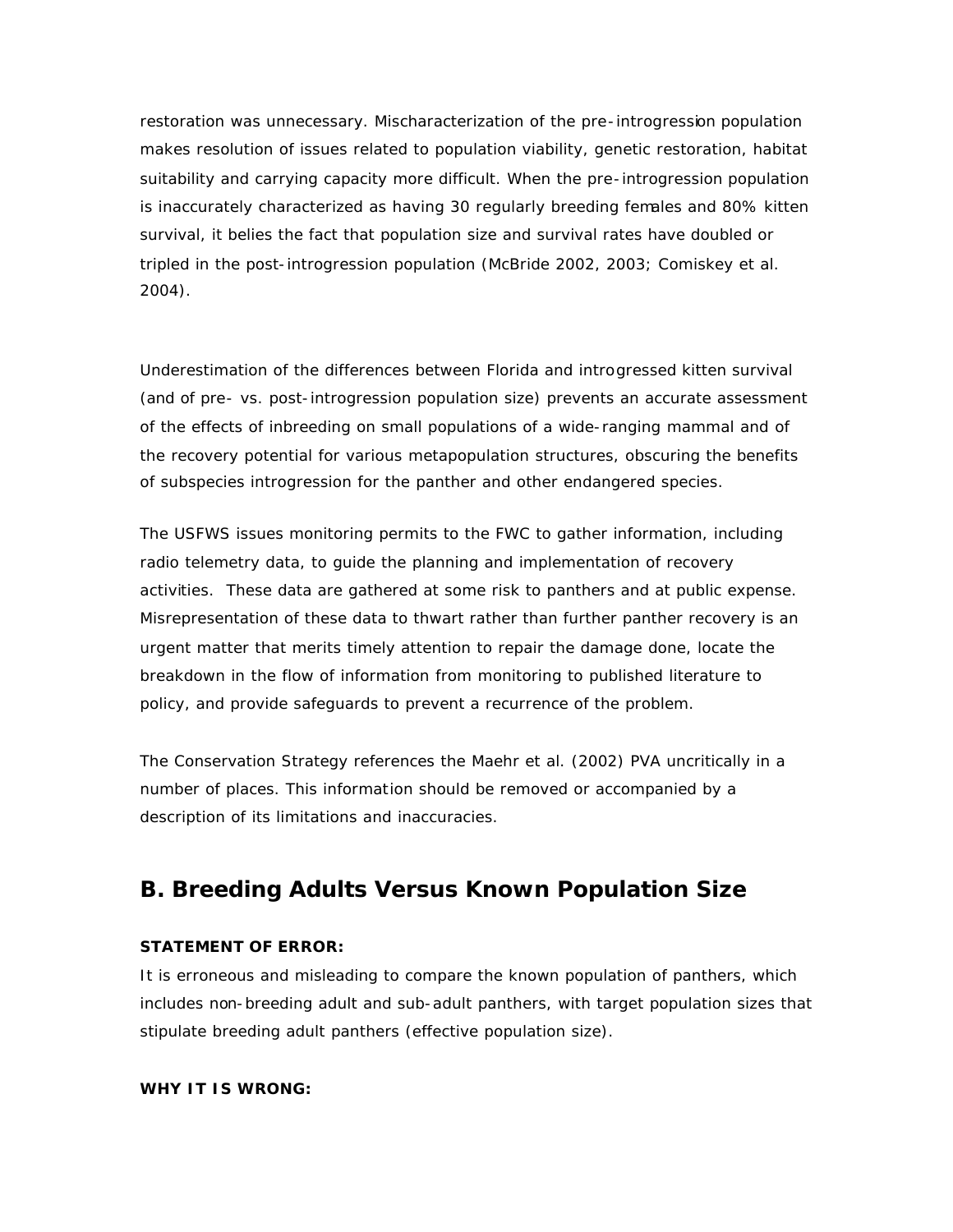A documented population size cannot be directly compared with an estimated minimum viable population size (MVP) when determining whether or not a recovery goal has been met. MVP sizes stipulate breeding adults, while a portion of actual populations are non-breeding for various reasons (e.g. age, health status, isolation, reproductive deficiencies). Such a comparison requires that the number of nonbreeding and irregularly breeding panthers in the wild population be considered.

In a PVA, specific assumptions are made about the modeled population. It is commonly assumed that all adults in the simulated population are capable of breeding, that the sexes are equally represented (1:1 ratio of males to females) and that all individuals have an equal probability of producing offspring. It may also be assumed that there is no geographic isolation, habitat loss, environmental stochasticity, or inbreeding depression, or modelers may specify a range of assumptions for these factors.

A population size that offers a high likelihood of persistence under idealized conditions would have a lower likelihood of survival when these assumptions are not exhibited or achieved in the wild population. Expressed another way, the population size required to achieve a given probability of persistence increases in proportion to the degree that idealized model assumptions are exhibited or achieved in the wild population.

Model parameters include initial population size, carrying capacity of the environment, and rates of reproduction, kitten survival and natural mortality. The reliability of a model depends in part upon how closely the estimated values for these parameters reflect actual population characteristics.

In endangered species recovery decision-making, it is essential that model results be reported in the context of assumptions and limitations, and that known deviations from assumed conditions are considered. For example, simulations that exclude habitat loss and inbreeding depression would overestimate survival probabilities of the target population. These risk factors are significant.

The Conservation Strategy uses the imprecise and misleading terms "panthers" or "individuals" rather than the required "breeding adults" when discussing minimum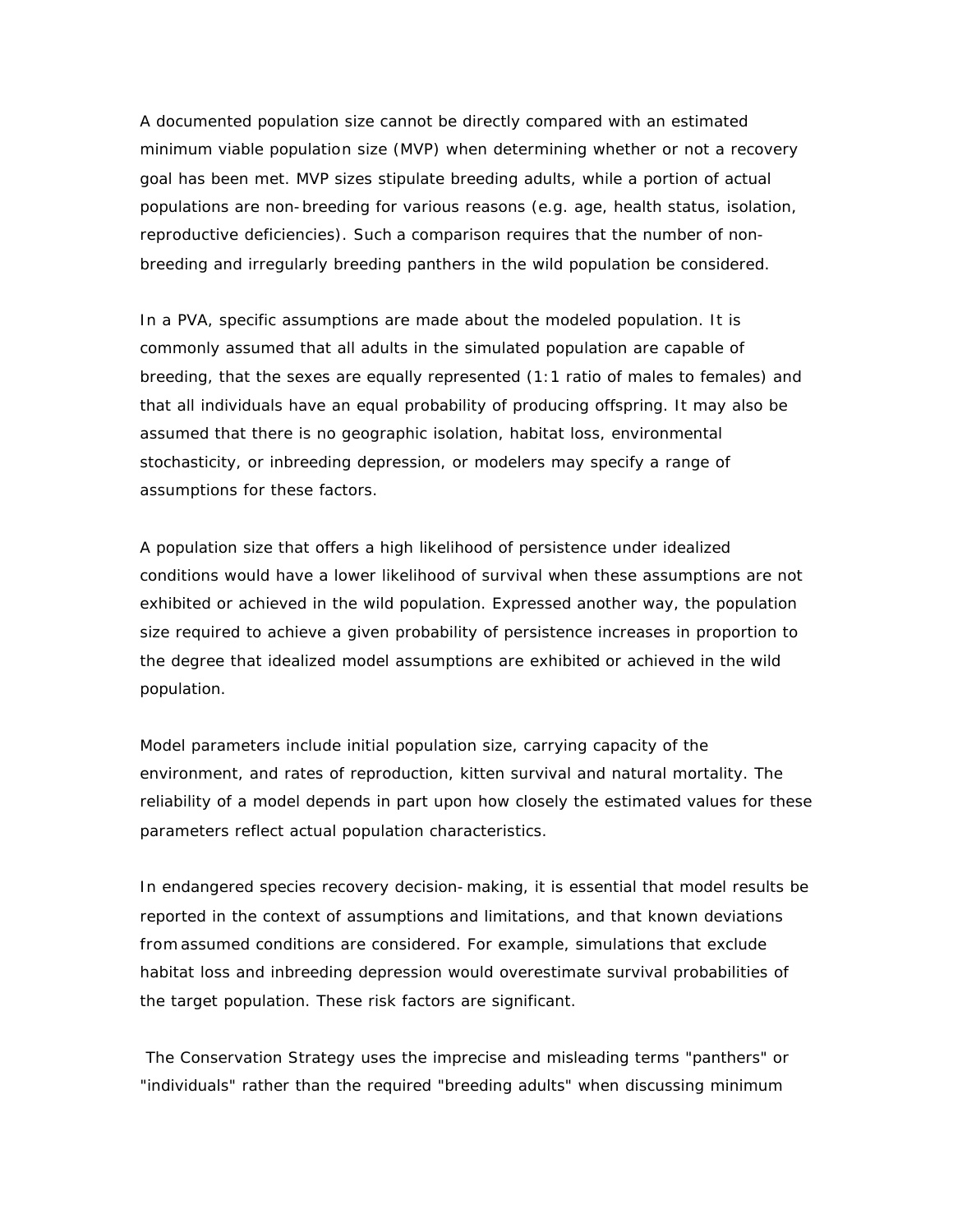viable populations (MVP) and population viability analyses (PVA).

Recent USFWS Biological Opinions compare an MVP of 50 to McBride's Current Verified Population (CVP) of 78 and compute a surplus of 28 panthers, although the MVP refers to breeding adults (specifically 25 breeding females) while McBride's CVP refers to individuals (USFWS 2002b:17).

"The extant population is currently estimated at 78 (Roy T. McBride, personal communication, 2001). This number is 28 more than the 50 that the best currently available scientific information (Seal et al. 1989) indicates are needed to ensure demographic and genetic health in the extant population."

McBride's count of documented individuals in the population included 16 juvenile panthers too young to breed, adults too old to breed, Texas females with contraceptive implants, females of breeding age that had rarely or never bred, and panthers isolated from mates (McBride 2001), while Seal et al. (1989) describe an "effective population" of breeding adults, half of which are assumed to be breeding females.

McBride's information is cited in the biological opinions as a personal communication, although his communication with the USFWS was in the form of a written report (McBride 2001) that provides other relevant information. If McBride's written report had been properly cited and referenced, the reader could have determined that his information was misrepresented in biological opinions to make the panther appear less endangered. His subsequent reports (McBride 2002, 2003) note the errors associated with taking the population count out of context.

## **CONSERVATION IMPLICATIONS:**

The distinction between effective (breeding) population size and total population size is a critical one that, for scientific purposes, must be observed in biological opinions, the Conservation Strategy, and other recovery documents. Comparing known population size to a target number of breeding adults gives the misleading impression that the panther is less endangered than it actually is, and hence less in need of recovery efforts mandated under the ESA, including determinations of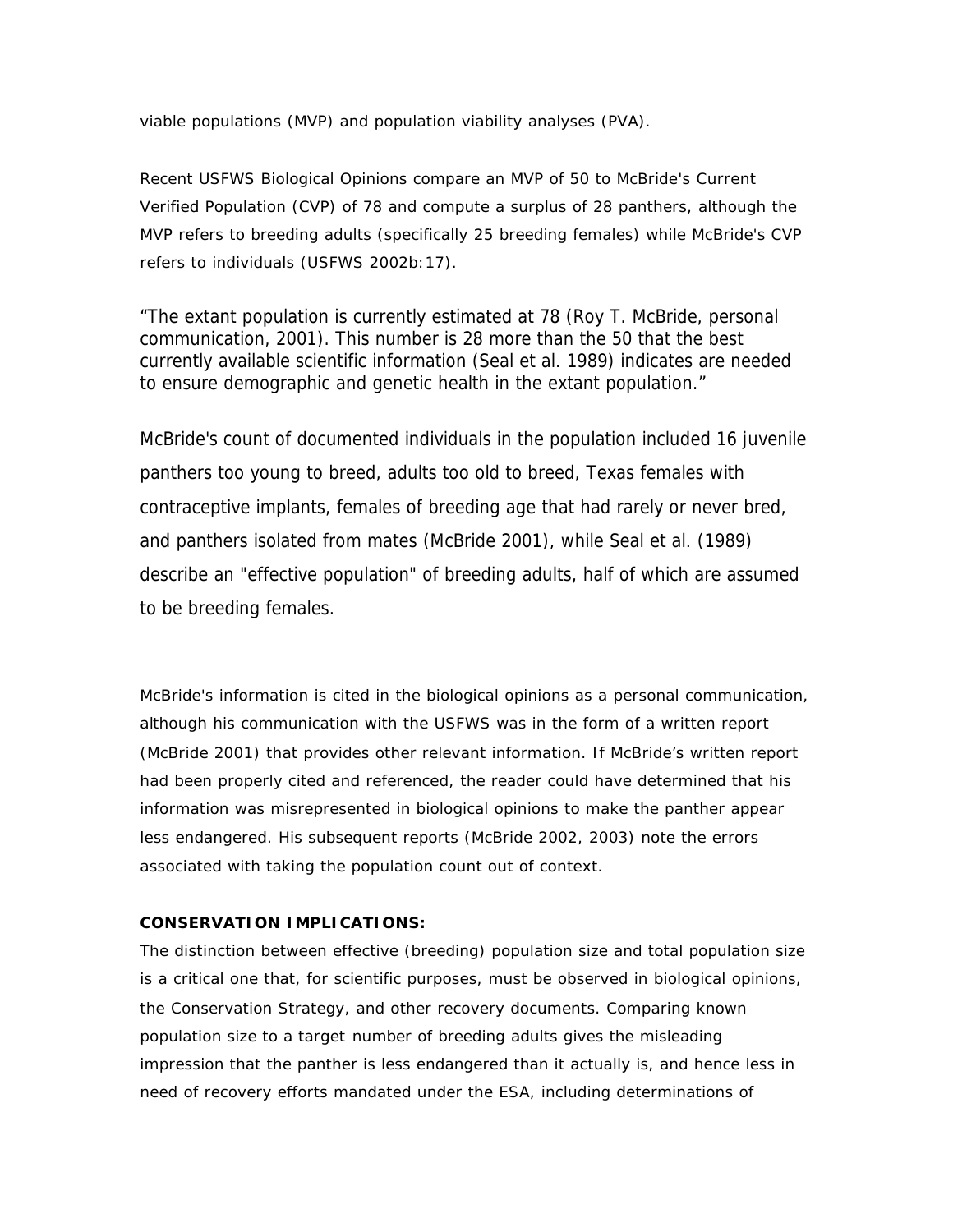jeopardy. Such comparisons also compromise efforts to determine whether recovery goals that include a target breeding population size have been achieved.

Even when breeding status is specified, suggested MVPs of 50 breeding adults are unrealistically low because they specify numerous conditions that do not exist in the Florida panther population (e.g. no habitat loss, equal breeding access, no inbreeding effects, no density dependent mortality, stable prey populations).

# **(3.) Conclusion**

## **Errors Identified and Confirmed**

Members of the FWS science advisory Panther Subteam identified serious flaws in Maehr and Cox (1995) and other papers by Maehr and colleagues related to habitat evaluation and viability, regarded as "best available science" by the USFWS. The Scientific Review Team (SRT) report confirmed these errors and identified additional ones, acknowledging the role of SRT members in the peer-review process that initially approved these flawed studies (Beier et al. 2003:15).

## **The Peer-Review Process**

As the SRT reviewed the Florida panther habitat literature it became obvious that the paper by Maehr and Cox (1995) has been used to influence land management decisions involving Florida panthers, despite serious flaws. Particularly unsound conclusions of this paper (or conclusions later attributed to the paper by Maehr and colleagues) are that panthers are reluctant to use areas farther than 90 m from forest cover, that panthers require forest blocks >500 ha, and that panthers are forest obligates. These conclusions form the basis of a habitat model (Maehr and Deason 2002, Meegan and Maehr 2002) that might be used to evaluate and sanction development projects within panther range. Sadly, the peer-review process failed to prevent publication of these errors.

The peer-review process similarly failed to detect that later manuscripts inappropriately cited Maehr and Cox (1995) as supporting conclusions not stated therein -- such as panthers being "reluctant to cross" 90 m of nonforest - perhaps because reviewers assumed Maehr would not misinterpret his own work. These examples illustrate the failure of the peer-review process to prevent publication of seriously flawed analyses and illustrate how the conclusions drawn from a flawed peer-reviewed paper can be accepted as fact by repeated citation and mis-citation. The SRT questions the reliability of subsequent publications that uncritically rely on Maehr and Cox (1995) and cautions those responsible for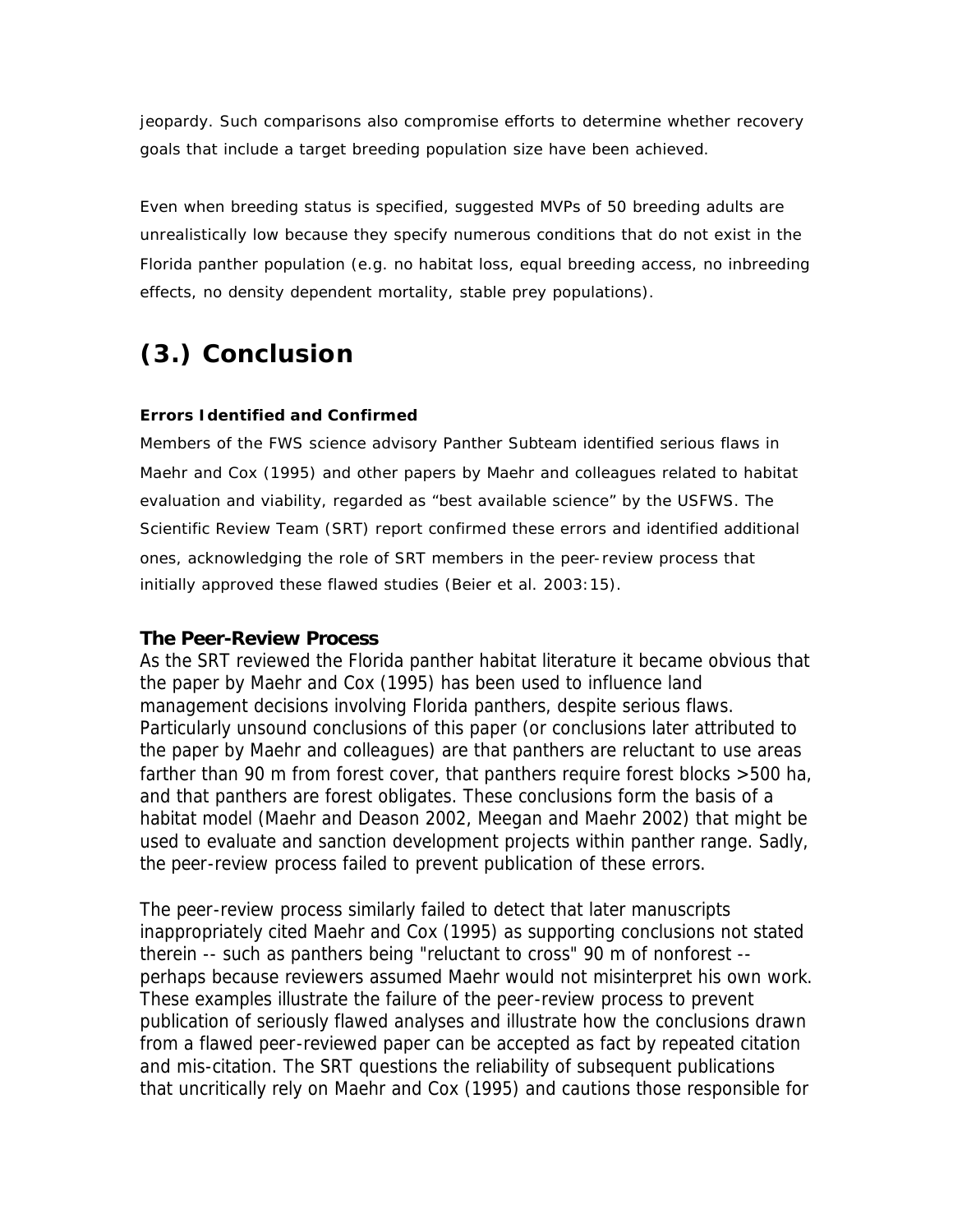the management and recovery of the Florida panther that the peer-review process can fail, at times seriously. At least 1 SRT member reviewed 1 or more of the papers involved in this particular example, and we emphasize that reviewers and editors share responsibility for the failures reported here.

### **Errors Acknowledged**

The substance of these issues is not disputed within the scientific community. In his own response to the Scientific Review Team Report (Maehr 2004), Maehr did not contest the major errors that invalidate earlier peer-review of his work. He did not dispute unacknowledged data omissions, methodological errors, or time of telemetry collection relative to panther activity cycles, nor did he provide data to support challenged parameter estimates. While he defended his right to hold views outside the scientific mainstream, he did not contest review findings that those views are not supported by telemetry monitoring data or literature published on other *Puma concolor* subspecies.

Maehr's habitat selection studies and habitat evaluation methods are invalidated by data omissions, inappropriate methodology, and failure to recognize the limitations of daytime telemetry. His work has been used to limit protection to specific configurations of forest rather than conserving contiguous areas necessary to meet the breeding, feeding, and sheltering requirements of panthers.

## USFWS Response

Despite unanimous agreement among reviewers regarding the serious errors in panther literature described herein, the USFWS has failed to acknowledge these errors or take steps to correct misinformation and reevaluate policies based on misinformation, as required under Data Quality Guidelines. Other than remarks that minimize the significance of the SRT report in response to press inquiries, the USFWS has not responded to the substance of the report, although its conclusions, if accepted, would change prevailing agency practices.

Despite peer-review comments provided in November 2002 and February 2003 that identified serious errors in the Conservation Strategy, the USFWS has failed to address review comments and continues to use and disseminate the uncorrected draft,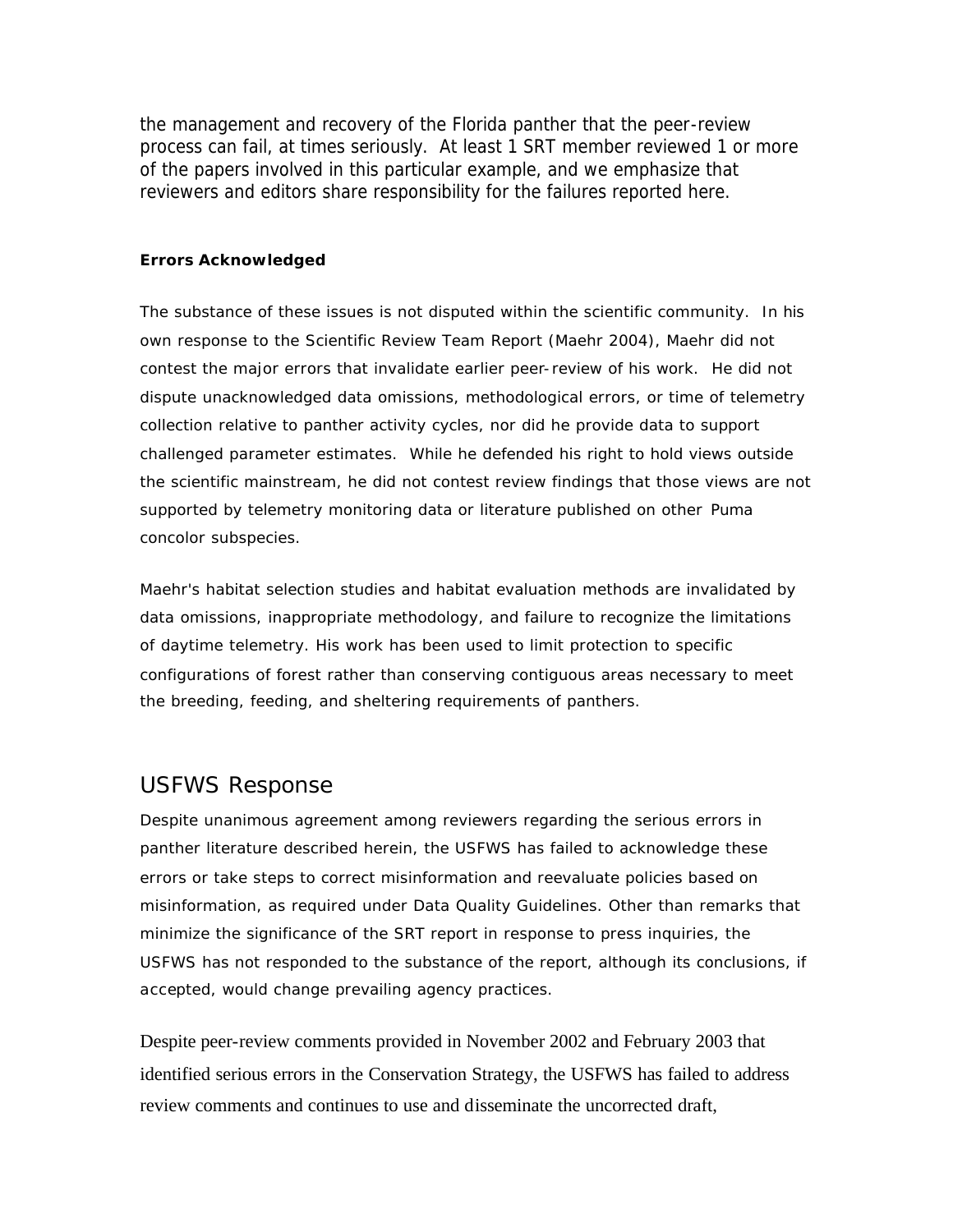perpetuating misinformation about panthers. Agency officials and the public, including both regulators and developers, have derived mistaken views about panther habitat use and viability from published literature. Under such conditions, it is irresponsible for the USFWS to reinforce these misconceptions by continuing to use and disseminate material that cites fatally flawed studies and repeats misinformation after it has been discredited by a peer-review panel the agency itself convened. Refusing to address peer-review comments to the Conservation Strategy before it is disseminated contributes to the mistaken view of panther science held by those who have relied on literature by Maehr and colleagues for information about panthers.

For example, a passage in the Conservation Strategy that Subteam members and peerreviewers objected to as misleading has been incorporated in a discussion of habitat in a fact sheet about Florida panthers, disseminated on a USFWS web site:

"Various authors (e.g. Belden et al. 1988, Maehr et al. 1991, Maehr and Cox 1995, Comiskey et al. 2002) also make the point that panthers often utilize nonforest cover types interspersed in landscapes dominated by forests." (USFWS Florida panther fact-sheet. [online] URL:

http://northflorida.fws.gov/Panther/panther-factsheet.htm) A Subteam member (Comiskey 2003) objected to this and other passages in the Conservation Strategy that state or imply that the only viable habitats for panthers are those dominated by forest, arguing that "the idea that panthers are forest obligates or require dense forest has been persuasively challenged ... and clearly contradicts the consensus view of the Subteam." This objection was shared by a peer-reviewer of the document (Beier 2003):

"The word `dominated' is far too strong and is not justified by the studies you cite ... In general, use huge qualifiers when interpreting the results of any previous analysis that uses a point-to-pixel approach, or that was restricted to a fraction of panther range."

The conservation implications of such passages are clear. Accepting the view that panthers require landscapes dominated by forest eliminates most of south Florida from consideration as panther habitat, including most of the occupied range. This view also supports the PHEM rule (Maehr and Deason 2002) that eliminates nonforest from consideration in ESA section 7 consultations and reduces compensation for forest patches smaller than 600 ha.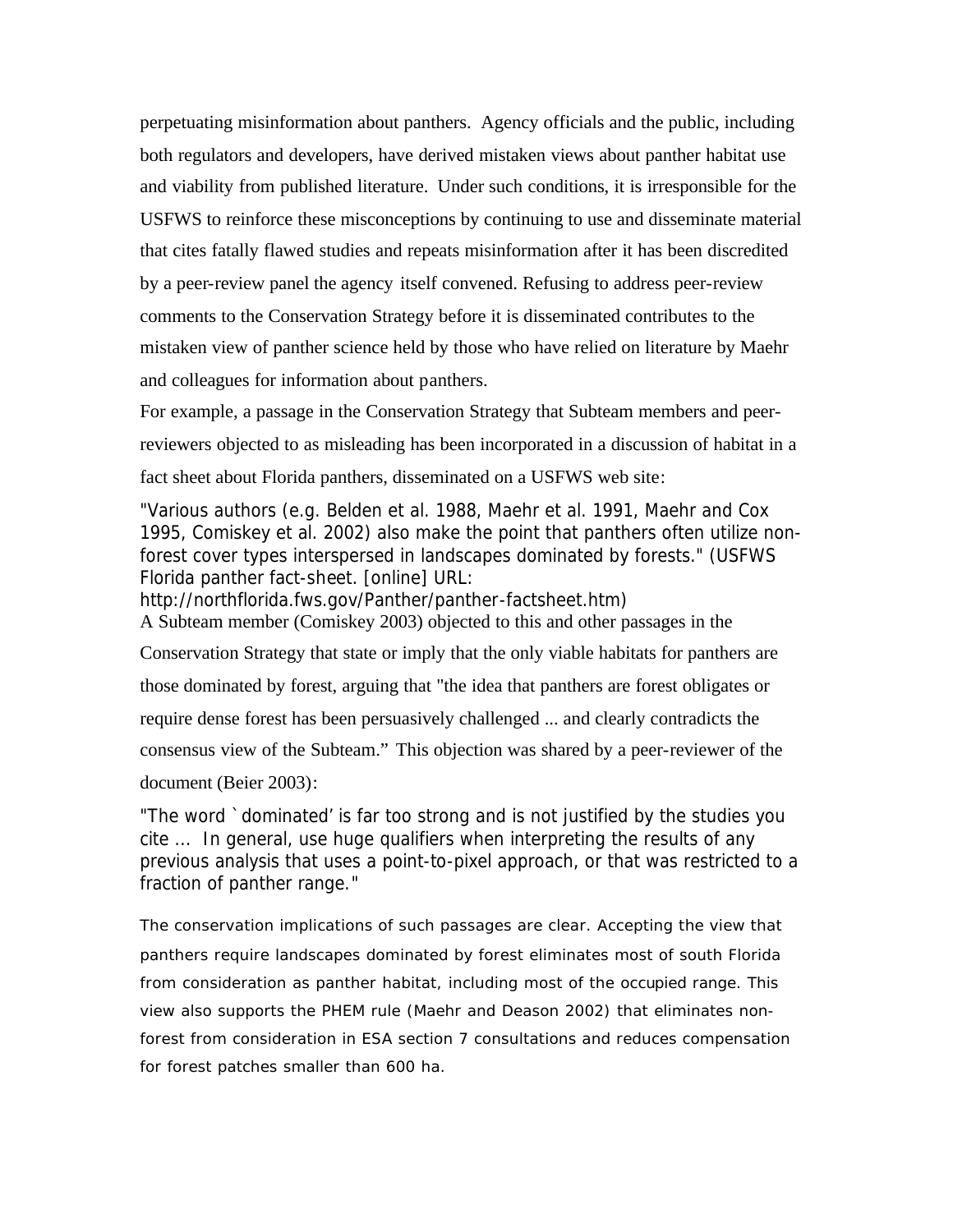Misinformation in literature and the administrative record has handicapped the USFWS in making decisions related to panthers, including the evaluation of impacts of land use changes to panthers and the extent to which these changes jeopardize panther survival and recovery. The USFWS policy that no project in southwest Florida constitutes jeopardy for the panther relies on science that has now been discredited. Public correction of what was considered "best available science" and careful definition and use of terminology in recovery planning documents and biological opinions will facilitate a transition from the prevailing permitting practices to conservation of the full spectrum of panther habitat.

#### **Corrective Relief**

The Federal government (OMB 2004) has suggested minimum requirements for the peer review of influential scientific information, in part to avert the possibility that an agency might use public funds to conduct an inquiry into the science they use and then ignore at their discretion conclusions, those that are likely to affect policy decisions and change prevailing agency practices:

"When the agency uses a [peer-review] panel ... the agency must also prepare a written response to the peer review report, indicating whether the agency agrees with the reviewers and what actions the agency has taken or plans to take to address the points made by reviewers. The agency is required to disseminate the peer review report and the agency's response to the report on the agency's web site, including all the materials related to the peer review such as charge statement, peer review report, and agency response to the review."

We ask that the USFWS respond to the report of the Florida Panther Scientific Review Team (Beier et al. 2003) in this manner, indicating whether the agency agrees with the report and what steps the agency plans to take in response to its findings.

A strong response is in order. The USFWS must (1) correct the cited misinformation, (2) request that its counterpart federal agencies cease disseminating cited misinformation in their reports, (3) inform counterpart Florida state agencies and county governments of the extent to which the cited misinformation is repeated in their reports, (4) notify editors of journals and books that have published erroneous material about panthers to make them aware that these errors may have compromised the peer-review process and to request that appropriate measures be taken to correct misinformation.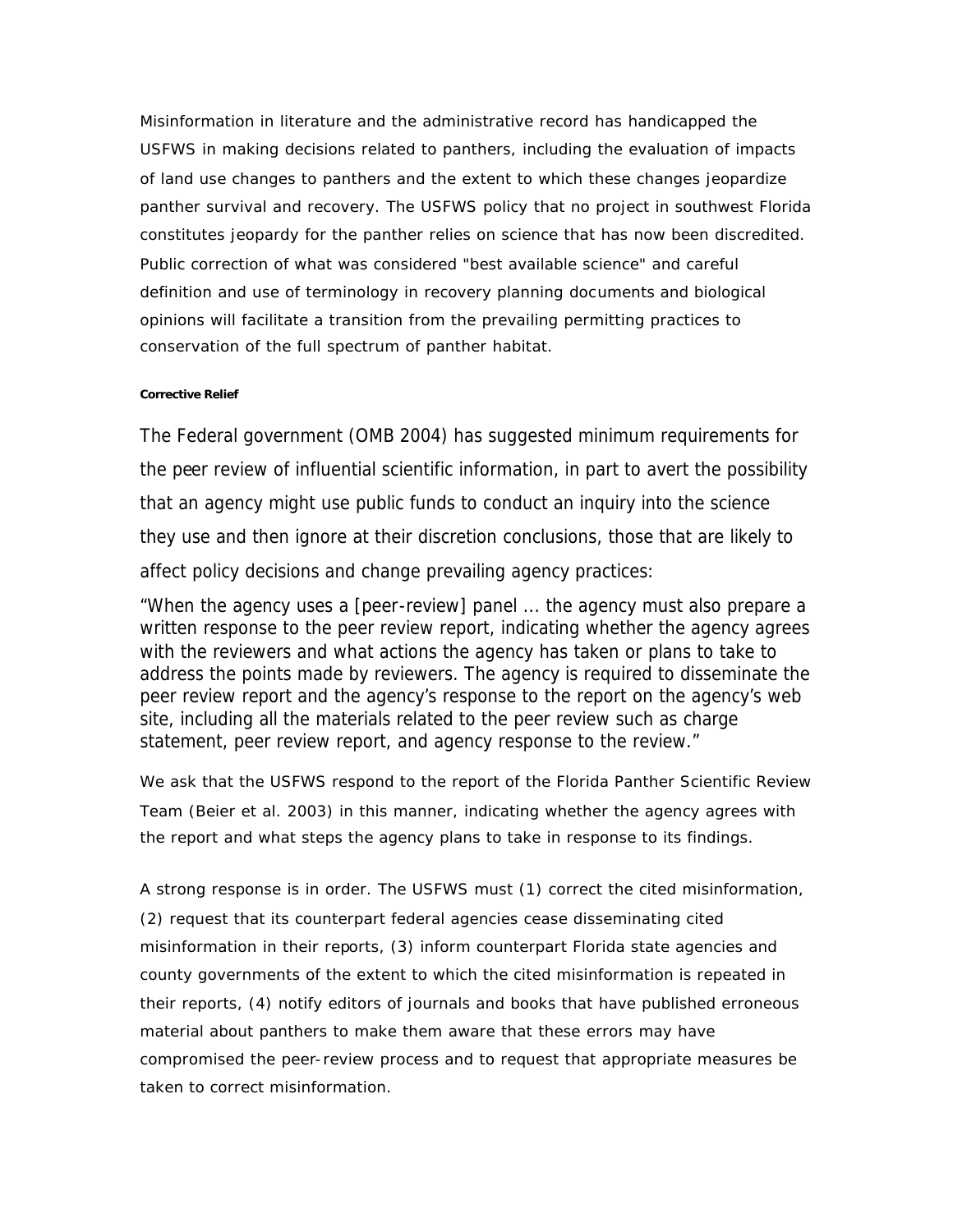## **1. Correct Misinformation in USFWS Publications.**

USFWS should either excise cited misinformation from the following documents or retract those documents in their entirety:

- Multi-species recovery plan for South Florida. South Florida Ecosystem Office; Vero Beach, Florida. 2172 pp. [USFWS] Fish and Wildlife Service. 1999.
- Draft Florida panther conservation strategy. South Florida Ecosystem Office; Vero Beach, Florida. [USFWS] Fish and Wildlife Service. 2002.
- Biological Opinions that cite Maehr and Cox (1995) [habitat issue]

> Lee County Department of Transportation (Daniel's Parkway Extension). Service # 4-1-98-F-310. November 9, 1998.

> Kaufmann Holdings, Inc. (Cypress Creek). Service # 4-1-98-F-517. December 8, 1999.

> Miromar Development, Inc. (Miromar). Service # 4-1-98-F-428. April 17, 2000.

> Barron Collier Company (Winding Cypress). Service # 4-1-02-F-014. October 8, 2002.

- The many additional biological opinions and other documents that cite and use the daytime habitat rankings of Maehr et al. (1991) as if they represent 24-hour habitat use [habitat issue]
- Biological opinions that treat known population as breeding population [population issue]

> Lee County Port Authority (Southwest Florida International Airport). Service # 4-1-00-F-585. December 14, 2001.

> Florida Rock Industries, Inc. (Ft. Myers Mine #2). Service # 4-1-98-F-372. January 30, 2002.

 $>$  Charles V. Benton. (Southern Marsh). Service  $#$  4-1-00-F-178. March 7, 2002.

> Robert Schulman, Trustee (Hawk's Haven). Service # 4-1-01-F-148. April 24, 2002.

#### **2. Notify Federal Agencies of DQA Violations**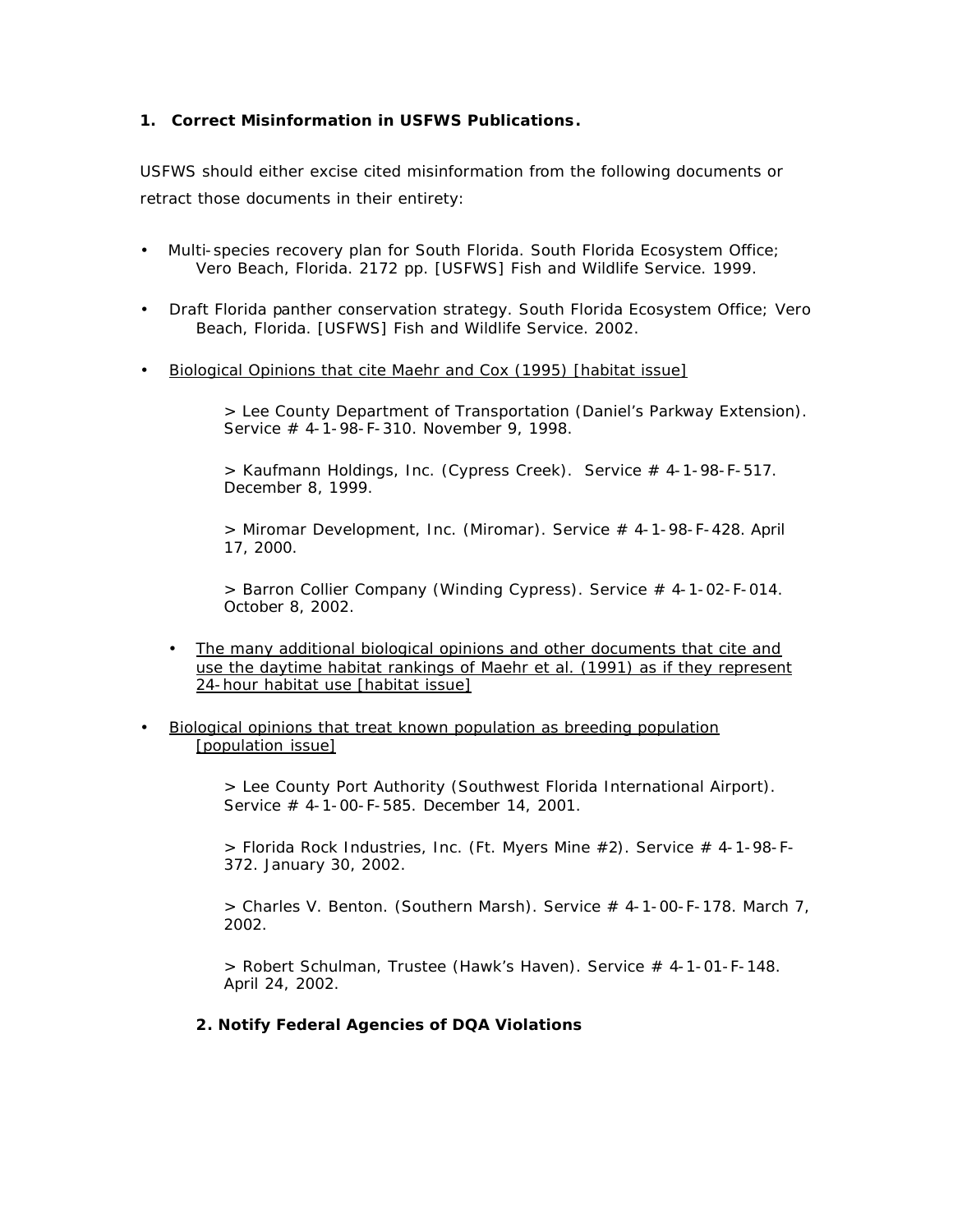USFWS should notify the U.S. Army Corps of Engineers that information violating the DQA is being disseminated in the Corps publications relating to the Southwest Florida Environmental Impact Statement and Panther Key.

In addition, USFWS should notify the Environmental Protection Agency, Federal Highway Administration and the Natural Resources Conservation Service that those agencies may be disseminating information found to be in violation of the DQA.

## **3. Inform State and County Agencies of Misinformation**

USFWS should contact the following state agencies and inform them that they may be disseminating information that has found to be in violation of the DQA:

- Florida Fish and Wildlife Conservation Commission;
- Florida Department of Environmental Protection;
- South Florida Water Management District; and
- Florida Department of Community Affairs.

USFWS should similarly notify Collier County, Hendry County and Lee County of its findings of information that had been disseminated in violation of the DQA. In the case of the FWC, which monitors panthers under USFWS permits, the agencies should conduct a joint evaluation of the contribution of FWC staff to supporting and publishing misinformation about panthers.

## **4. Notify Editors of Journals and Books That Have Published Erroneous Material About Panthers**

USFWS should contact the editors of the following journals and the publishers that have disseminated information that has been found to be in violation of the DQA:

- Ecology and Society (formerly Conservation Ecology)
	- Humboldt Field Research Institute (Southeastern Naturalist)
- Society for Conservation Biology
- Springer (Clean Technologies and Environmental Policy)
- Island Press
- University of Chicago Press

Respectfully submitted,

\_\_\_\_\_\_\_\_\_\_\_\_\_\_\_\_\_\_\_\_\_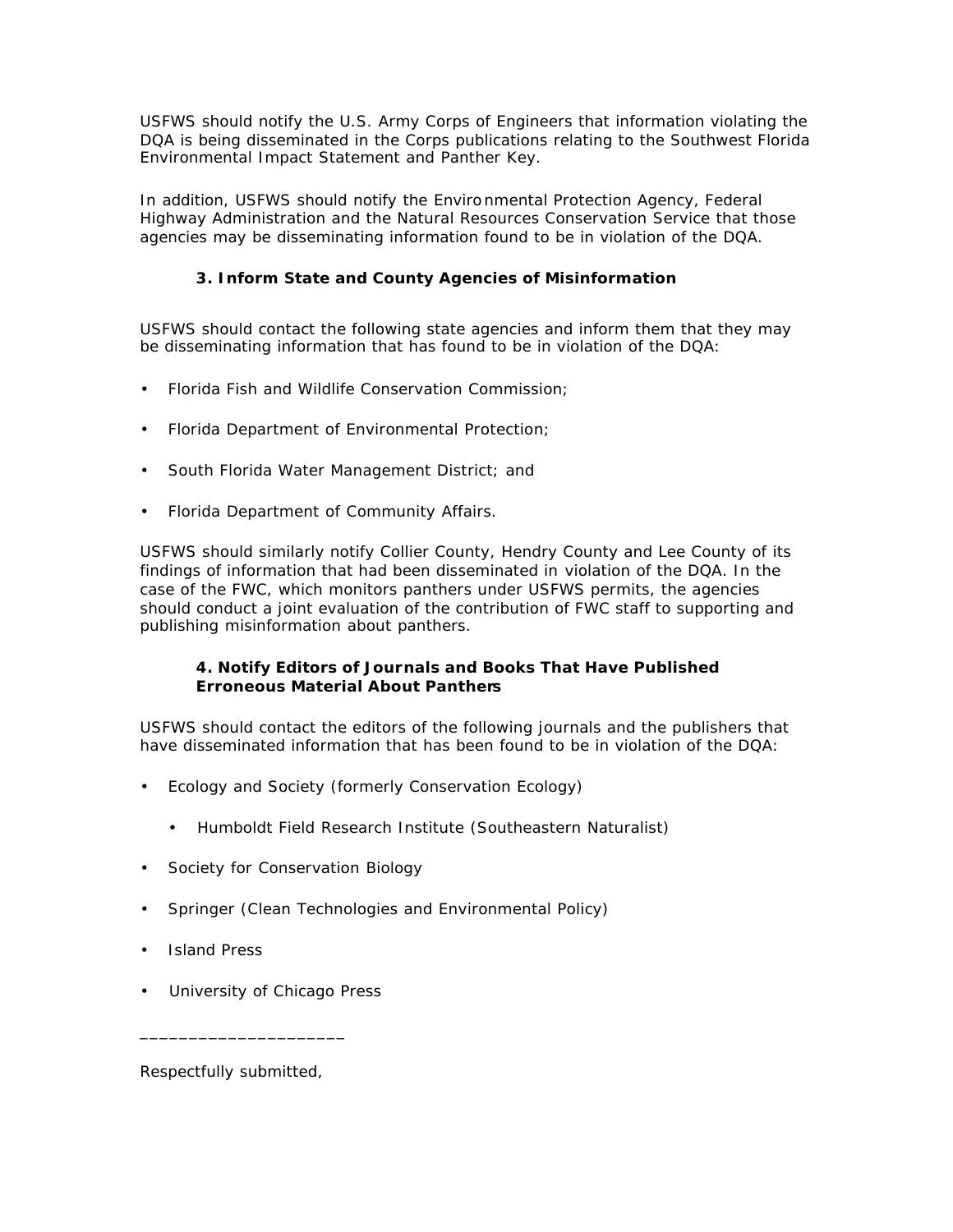Andrew C. Eller, Jr.

1805 19<sup>th</sup> Place, #203

Vero Beach, Florida 32960

\_

Jeff Ruch, Executive Director

\_\_\_\_\_\_\_\_\_\_\_\_\_\_\_\_\_\_\_\_\_\_\_\_\_\_\_\_\_\_\_

Public Employees for Environmental Responsibility (PEER)

2001 S Street, N.W. – Suite 570

Washington, D.C. 20009

Tele: (202) 265.7337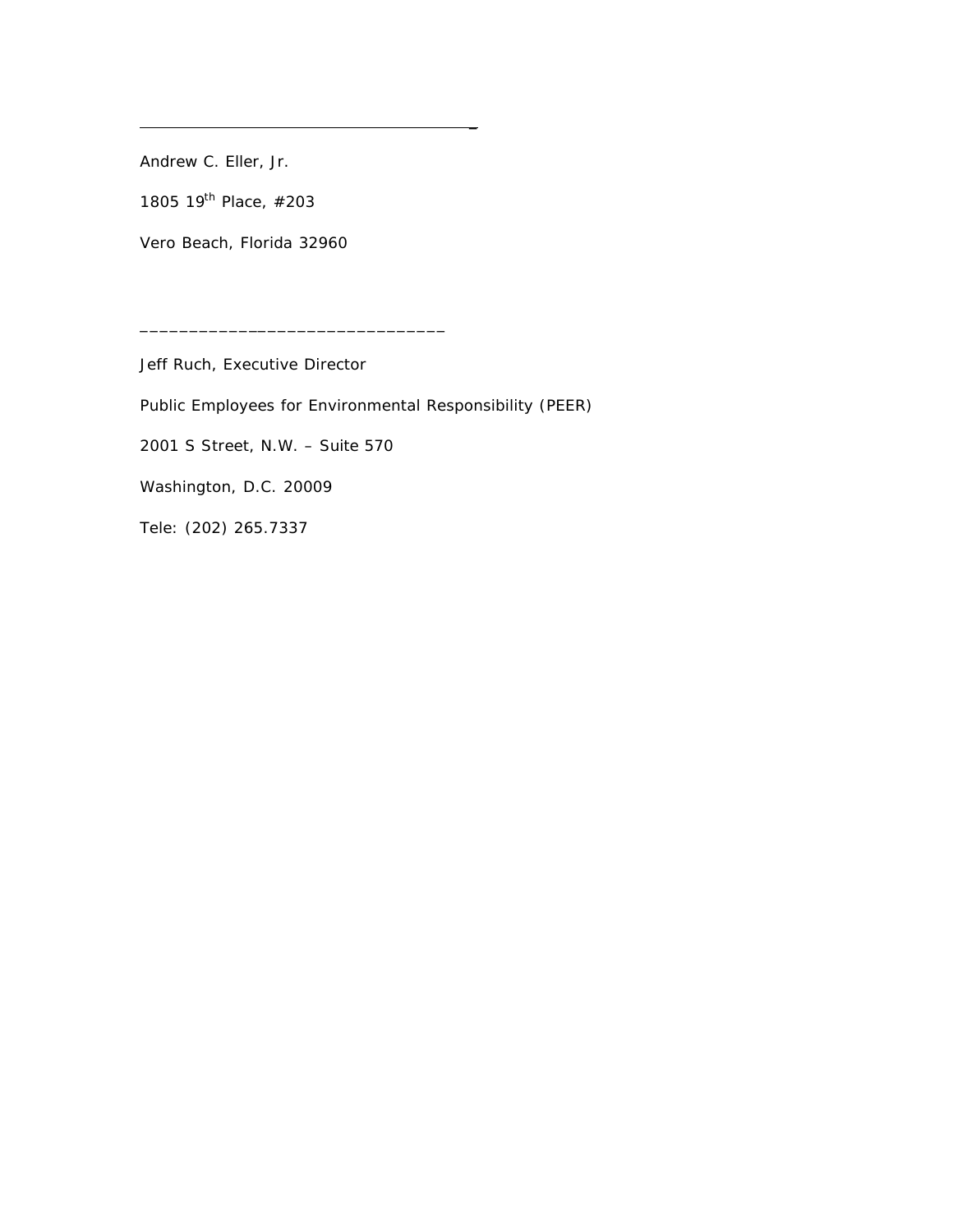## **References Cited**

Aebischer, N.J., and P.A. Robertson. 1992. Practical aspects of compositional analysis as applied to pheasant habitat utilization. Pp. 285-293, In: I.G. Priede and S.M. Swift (Eds.). Wildlife Telemetry: Remote Monitoring and Tracking of Animals. Ellis Harwood, West Sussex, UK. 708 pp.

Aebischer, N.J., P.A. Robertson, and R.E. Kenward. 1993. Compositional analysis of habitat use from animal radio-tracking data. Ecology 74:1313–1325.

Beier, P. February 2003. Comments to the USFWS Landscape Conservation Strategy for the Florida Panther in South Florida, Draft December 2002. Beier, P., M.R. Vaughan, M.J. Conroy, and H. Quigley. 2003. An analysis of scientific literature related to the Florida panther. Final Report. Florida Fish and Wildlife Conservation Commission, Tallahassee, FL. 203 pp. [online] URL: http://oak.ucc.nau.edu/pb1/vitae/Panther-SRT.pdf

Belden, R.C., W.B. Frankenberger, R.T. McBride, and S.T. Schwikert. 1988. Panther habitat use in southern Florida. Journal of Wildlife Management 52(4):660-663.

Beyer, D.E., Jr., and J.B. Haufler. 1994. Diurnal versus 24-hour sampling of habitat use. Journal of Wildlife Management 58:178-180.

Comiskey, E.J. 2001. Declaration of opinions relevant to Florida panther litigation. Re:Landon Companies/Agripartners-National Wildlife Federation et al. v. Caldera et al. Case No 1:00CV01031 (D. D. C. Judge Robertson).

Comiskey, J. January 2003. Comments to the USFWS Landscape Conservation Strategy for the Florida Panther in South Florida, Draft December 2002. Comiskey, E.J., O.L. Bass, Jr., L.J. Gross, R.T. McBride, and R. Salinas. 2002. Panthers and forests in South Florida: an ecological perspective. Conservation Ecology 6:18.

Comsikey, E.J., A.C. Eller, Jr., and D.W. Perkins. 2004. Evaluating impacts to Florida panther habitat: how porous is the umbrella? Southeastern Naturalist  $3(1):51-74.$ 

Ellis, S., R. C. Lacy, S. Kennedy-Stoskopf, D. E. Wildt, J. Shillcox, O. Byers, and U. S. Seal, editors. 1999. Florida panther population and habitat viability assessment and genetics workshop report. IUCN/SSC Conservation Breeding Specialist Group, Apple Valley, MN. 65 pp.

Lee County, Florida, Department of Transportation. July 19, 1999. Analysis underlying Florida panther habitat compensation: Measures proposed for the Daniels Parkway Extension project. Attachment C to the Lee County submission to United States Fish and Wildlife Service. 17 pp.

McBride, R.T. 2000. Current panther distribution and habitat use: a review of field notes, fall 1999 - winter 2000. Report to Florida Panther Subteam of MERIT,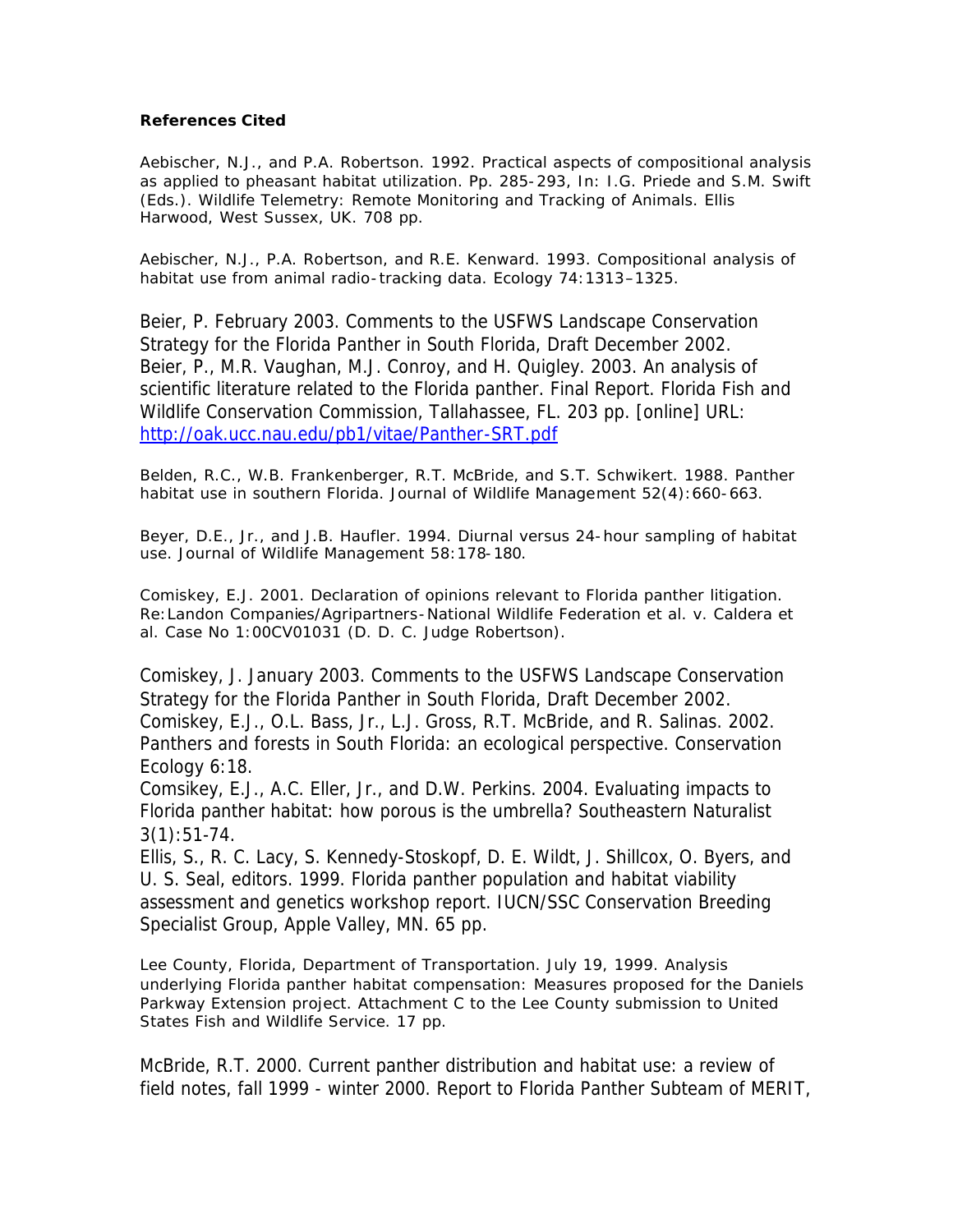US Fish and Wildlife Service, South Florida Ecosystem Office, Vero Beach, FL. 26 pp.

McBride, R.T. 2001a. Declaration of opinions relevant to Florida panther litigation. Re:Landon Companies/Agripartners-National Wildlife Federation et al. v. Caldera et al. Case No 1:00CV01031 (D. D. C. Judge Robertson).

McBride, R.T. 2001b. Current panther distribution, population trends, and habitat use: report of field work: fall 2000 - winter 2001. Report to Florida Panther Subteam of MERIT, United States Fish and Wildlife Service, South Florida Ecosystem Office, Vero Beach, FL. 24 pp.

McBride, R.T. 2002. Current panther distribution and conservation implications highlights of field work: fall 2001 - winter 2002. Report to Florida Panther Subteam of MERIT, United States Fish and Wildlife Service, South Florida Ecosystem Office, Vero Beach, FL. 23 pp.

McBride, R.T. 2003. Documented panther population and its current distribution. Pp. 63–73, In Shindle, D., M. Cunningham, D. Land, R. McBride, M. Lotz, and B. Ferree. 2003. Florida panther genetic restoration. Annual Report 2002–03. Florida Fish and Wildlife Conservation Commission, Tallahassee, FL. 113 pp.

Maehr, D.S. 1992. Florida panther distribution and conservation strategy. Final Report, Study No. 7572. Florida Game and Fresh Water Fish Commission, Tallahassee, FL. 30 pp.

Maehr, D.S. 1997a. The comparative ecology of bobcat, black bear, and Florida panther in South Florida. Bulletin of the Florida Museum of Natural History 40:1- 176.

Maehr, D.S. 1997b. The Florida Panther: Life and Death of a Vanishing Carnivore: Island Press, Covelo, CA. 259 pp.

Maehr, D.S. 2004. Review of "An analysis of scientific publications related to the Florida panther." Memorandum submitted to Florida Panther Scientific Review Team and Florida Panther Recovery Team. [online] URL:

http://www.eswr.com/104/srtmaehrresponse.pdf

Maehr, D.S. and G.B. Caddick. 1995. Demographics and Genetic Introgression in the Florida Panther. Conservation Biology 9(5):1295-1298.

Maehr, D.S., and J.A. Cox. 1995. Landscape features and panthers in Florida. Conservation Biology 9:1008-1019.

Maehr, D.S., and J.P. Deason. 2002. Wide-ranging carnivores and development permits: constructing a multi-scale model to evaluate impacts on the Florida panther. Clean Technologies and Environmental Policy 3:398-406.

Maehr, D.S., D. Land, J.C. Roof, and J.W. McCown. 1990. Day beds, natal dens, and activity of Florida panthers. Proceedings of the Annual Conference of Southeast Fish and Wildlife Agencies 44:310-318.

Maehr, D.S., E.D. Land, and J.C. Roof. 1991. Social ecology of Florida panthers. National Geographic Research & Exploration 7(4):414-431.